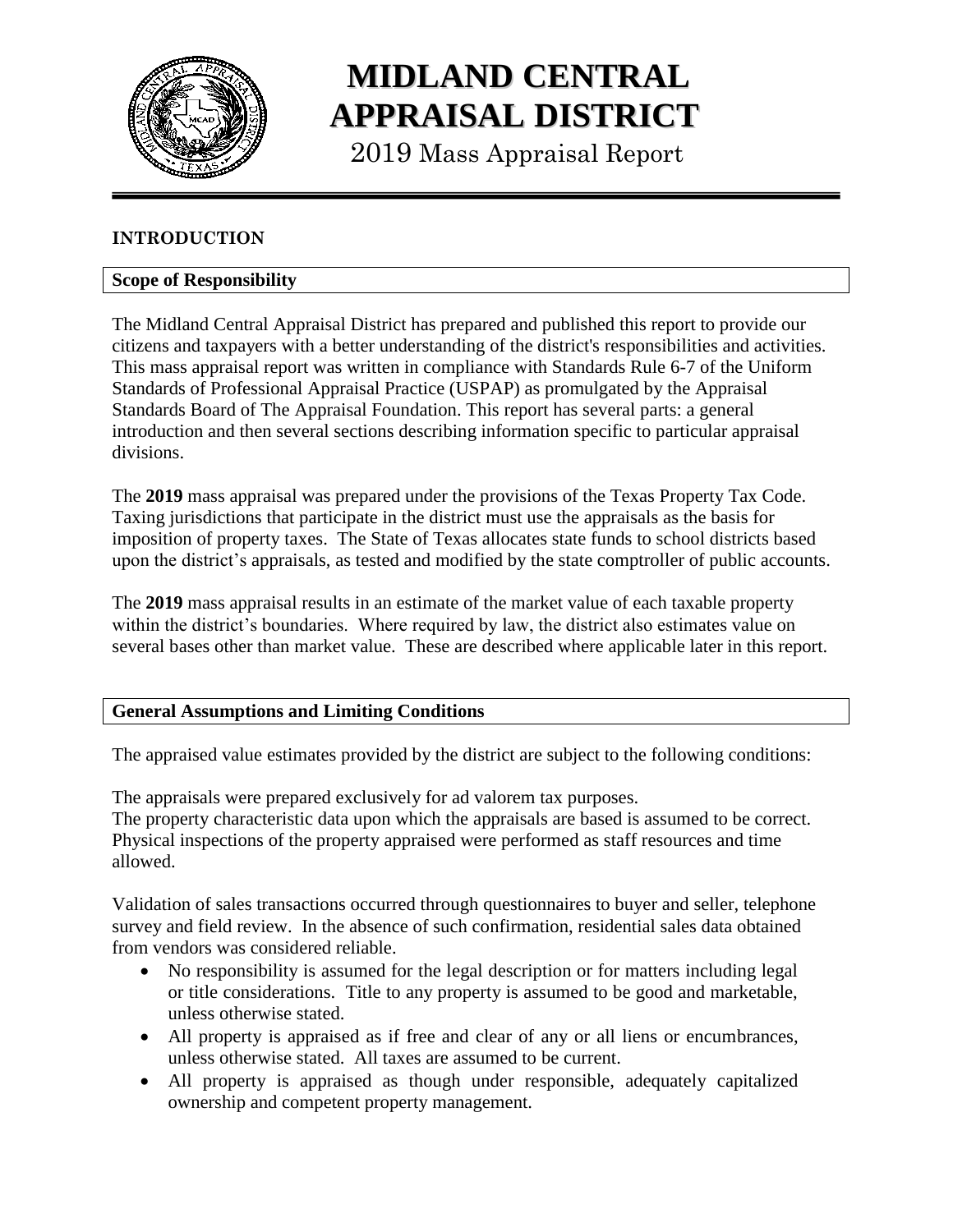- All engineering is assumed to be correct. Any plot plans and/or illustrative material contained with the appraisal records are included only to assist in visualizing the property.
- It is assumed that there is full compliance with all applicable federal, state and local environmental regulations and laws unless noncompliance is stated, defined and considered in this mass appraisal report.
- It is assumed that all applicable zoning and use regulations and restrictions have been complied with unless non-conformity has been stated, defined and considered in this mass appraisal report.
- It is assumed that all required licenses, certificates of occupancy, consents or other legislative or administrative authority from any local, state or national government or private entity or organization have been or can be obtained or renewed for any use on which the value estimate contained in this report is based.
- It is assumed that the utilization of the land and improvements of the properties described are within the boundaries or property lines, and that there are no encroachments or trespasses unless noted on the appraisal record.

Unless otherwise stated in this report, the appraiser is not aware of the existence of hazardous substances or other environmental conditions. The value estimates are predicated on the assumption that there is no such condition on or in the property or in such proximity thereto that it would cause a loss in value. No responsibility is assumed for any such conditions, or for any expertise or engineering knowledge required to discover them.

# **Effective Date of Appraisal and Date of the Report**

All appraisals are as of **January 1, 2019**. With the exception of certain inventories for which the property owner has elected a valuation date of **September 1, 2019**,

The date of this report is June 1, 2019.

#### **Definition of Value**

Except as otherwise provided by the Texas Tax Code (hereafter "Tax Code"), all taxable property is appraised at its "market value" as of January 1. Under Section 1.04 (7) of the tax code, "market value" is defined as the price at which a property would transfer for cash or its equivalent under prevailing market conditions if:

(A) exposed for sale in the open market with a reasonable time for the seller to find a purchaser;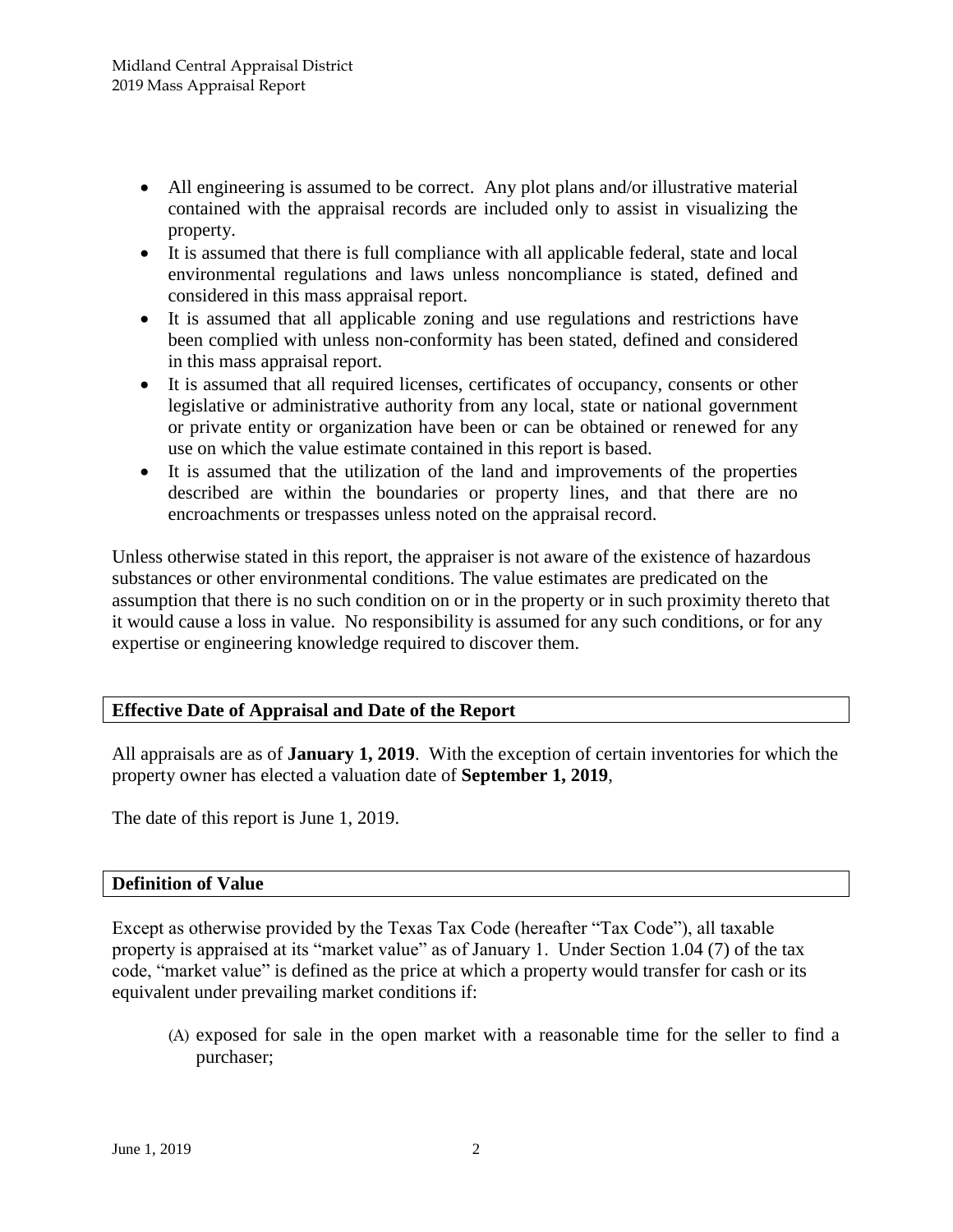- (B) both the seller and the buyer know of all the uses and purposes to which the property is adapted and for which it is capable of being used and of the enforceable restrictions on its use, and;
- (C) both the seller and buyer seek to maximize their gains and neither is in a position to take advantage of the exigencies of the other.

The Tax Code defines special appraisal provisions for the valuation of several different categories of property. Specially appraised property is taxed on a basis other than market value as defined above. These categories include residential homestead property (Sec. 23.23, Tax Code), agricultural and timber property (Chapter 23, Subchapters C and D, Tax Code), real and personal property inventory (Sec. 23.12, Tax Code), certain types of dealer inventory (Sec. 23.121, 23.124, 23.1241 and 23.127), and nominal (Sec. 23.18) or restricted use properties (Sec. 23.83).

# **Properties Appraised**

The mass appraisal appraised all taxable real and personal property known to the district as of the date of this report, with the exception of certain properties on which valuation was not complete as of the date of this report. These, by law, will be appraised and supplemented to the jurisdictions after equalization. The property rights appraised were fee simple interests, with the exception of leasehold interests in property exempt to the holder of the property's title. The latter are appraised under a statutory formula described in Sec. 25.07, Tax Code. The description and identification of each property appraised is included in the appraisal records submitted to the Midland Central Appraisal Review Board as of the date of this report.

# **Scope of Work Used to Develop the Appraisal**

This mass appraisal appraised all taxable real and tangible personal property within the boundaries of the Midland Central Appraisal District, which encompasses all of Midland County, Texas, including a part of one adjacent county. This involves approximately 69,047 accounts. The district distributes the work of the appraisal among several appraisal personnel. The following sections describe, by area of responsibility, the scope of work performed and those items addressed in USPAP standard 6-7 (k) through (p).

The Chief Appraiser, who is the chief executive officer of the appraisal district, manages the district. All district employees report to the chief appraiser through their immediate supervisor. The district is further subdivided into four departments. The four departments are as follows,

(1) Appraisal: responsible for all appraisal activities,

(2) Support Services: responsible for property records maintenance, taxpayer information and assistance, and support of the appraisal review board;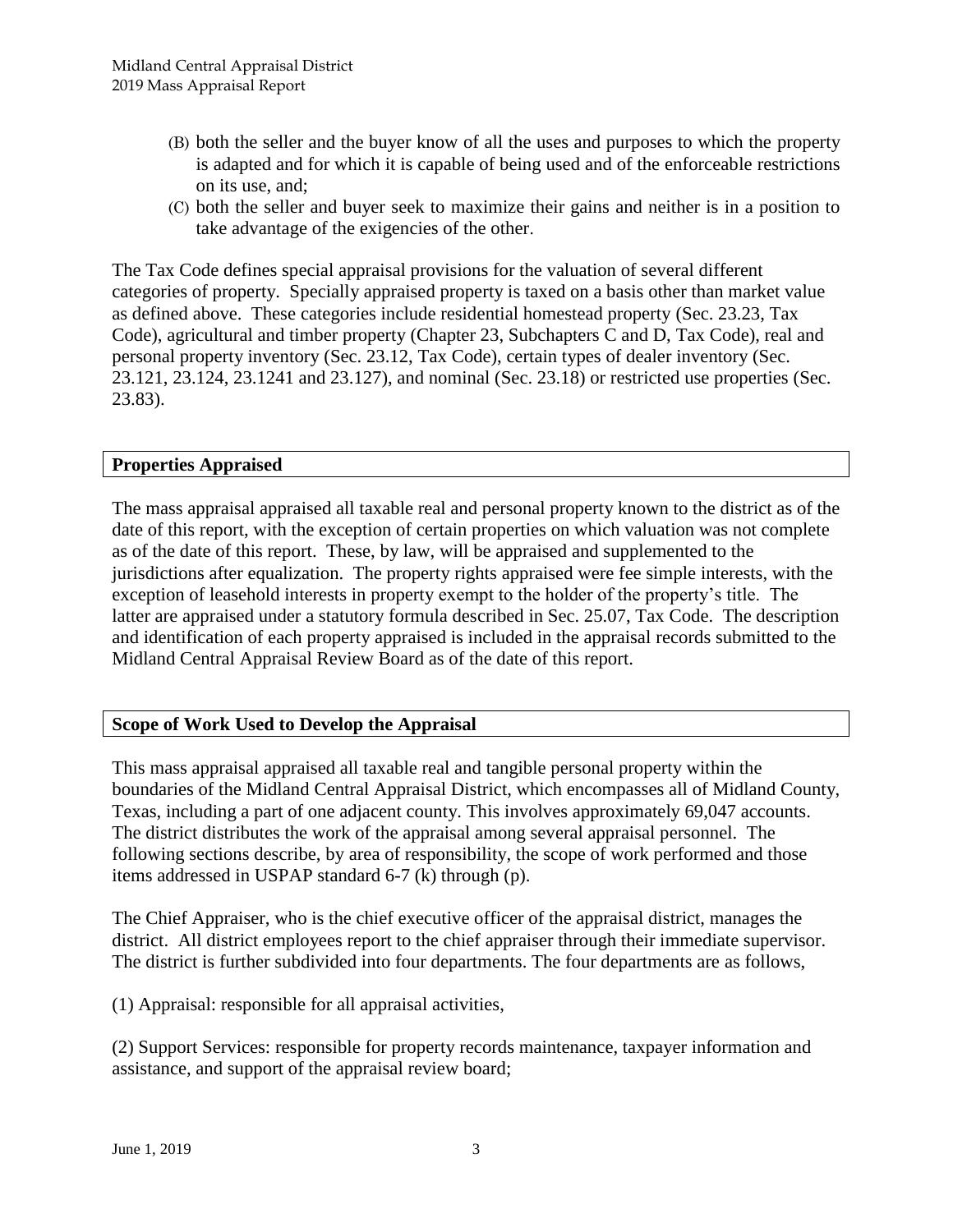(3) Administration: responsible for budget and financial matters, and

(4) Information Systems: operates the district's computer facilities. The district's appraisers are subject to the provisions of the Property Taxation Professional Certification Act and must be duly registered with The Texas Department of Licensing and Regulation.

The **2019** appraisal district staff consists of 24 employees with the following classifications:

- 1 Chief Executive Officer/Administrator (Executive Administration) 4 Managerial/Professional (Assistant Chief, Manager Appraisers) 1 Technicians (Information Systems/Mapping/Network and Data Records Support) 7 Professional (Staff Appraisers)
- 11 Administrative Support (Clerical, Exemption/Customer Support)

The appraisal district staff conducts most of the appraisal activities. In addition, several members of the collection department assist their time and efforts in regard to clerical and printing functions as required by the appraisal process. The appraisal district also receives significant assistance from an appraisal contract firm and from staff members of neighboring appraisal districts with have overlapping taxing entities. The district establishes procedures whereby ownership and property data information are routinely exchanged with neighboring appraisal districts. A coordinator and staff member are assigned to oversee the ongoing exchange of data. Managers and appraisers from adjacent appraisal districts discuss data collection and valuation issues in order to minimize the possibility of differences in property characteristics, legal descriptions, and other administrative data.

# **Appraisals Generally**

The district's market value appraisals are performed pursuant to Article VIII, Sec. 1., Texas Constitution, which provides that property must be taxed in proportion to its value as determined by law Sec. 23.01 Tax Code implements this provision as follows:

#### *§ 23.01. Appraisals Generally*

- (a) Except as otherwise provided by this chapter, all taxable property is appraised at its market value as of January 1.
- (b) The market value of property shall be determined by the application of generally accepted appraisal methods and techniques. If the appraisal district determines the appraised value of a property using mass appraisal standards, the mass appraisal standards must comply with the Uniform Standards of Professional Appraisal Practice. The same or similar appraisal methods and techniques shall be used in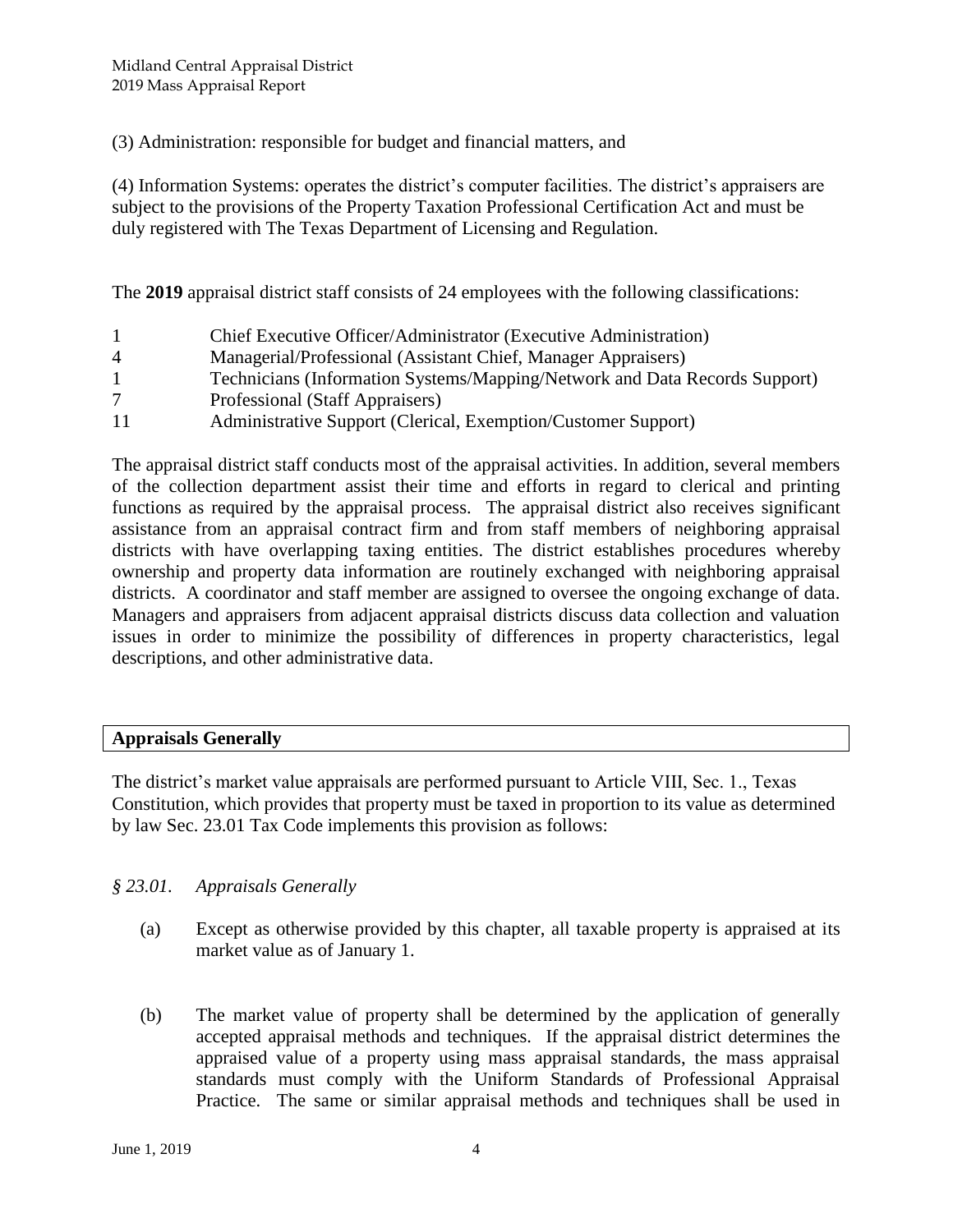appraising the same or similar kinds of property. However, each property shall be appraised based upon the individual characteristics that affect the property's market value, and all available evidence that is specific to the value of the property shall be taken into account in determining the property's market value.

- (c) Notwithstanding Section 1.04(7)(C), in determining the market value of a residence homestead, the chief appraiser many not exclude from consideration the value of other residential property that is in the same neighborhood as the residence homestead being appraised and would otherwise be considered in appraising the residence homestead because the other residential property:
	- (1) was sold at a foreclosure sale conducted in any of the three years preceding the tax year in which the residence homestead is being appraised and was comparable at the time of sale based on relevant characteristics with other residence homesteads in the same neighborhood: or
	- (2) has a market value that has declined because of a declining economy.
- (d) The market value of a residence homestead shall be determined solely on the basis of the property's value as a residence homestead, regardless of whether the residential use of the property by the owner is considered to be the highest and best use of the property.
- (e) Notwithstanding any provision of this subchapter to the contrary, if the appraised value of property in a tax year is lowered under Subtitle F, the appraisal value of the property as finally determined under that subtitle is considered to be the appraised value of the property for that tax year. In the following tax year, the chief appraiser may not increase the appraised value of the property unless the increase by the chief appraiser is reasonably supported by substantial evidence when all of the reliable and probative evidence in the record is considered as a whole. If the appraised value is finally determined in a protest under section 41.41(a)(2) or an appeal under Section 42.26, the chief appraiser may satisfy the requirement to reasonably support by substantial evidence an increase in the appraised value of the property in the following tax year by presenting evidence showing that the inequality in the appraisal of property has been corrected with regard to the properties that were considered in determining the value of the subject property. The burden of proof is on the chief appraiser to support an increase in the appraised value of property under the circumstances described by this subsection.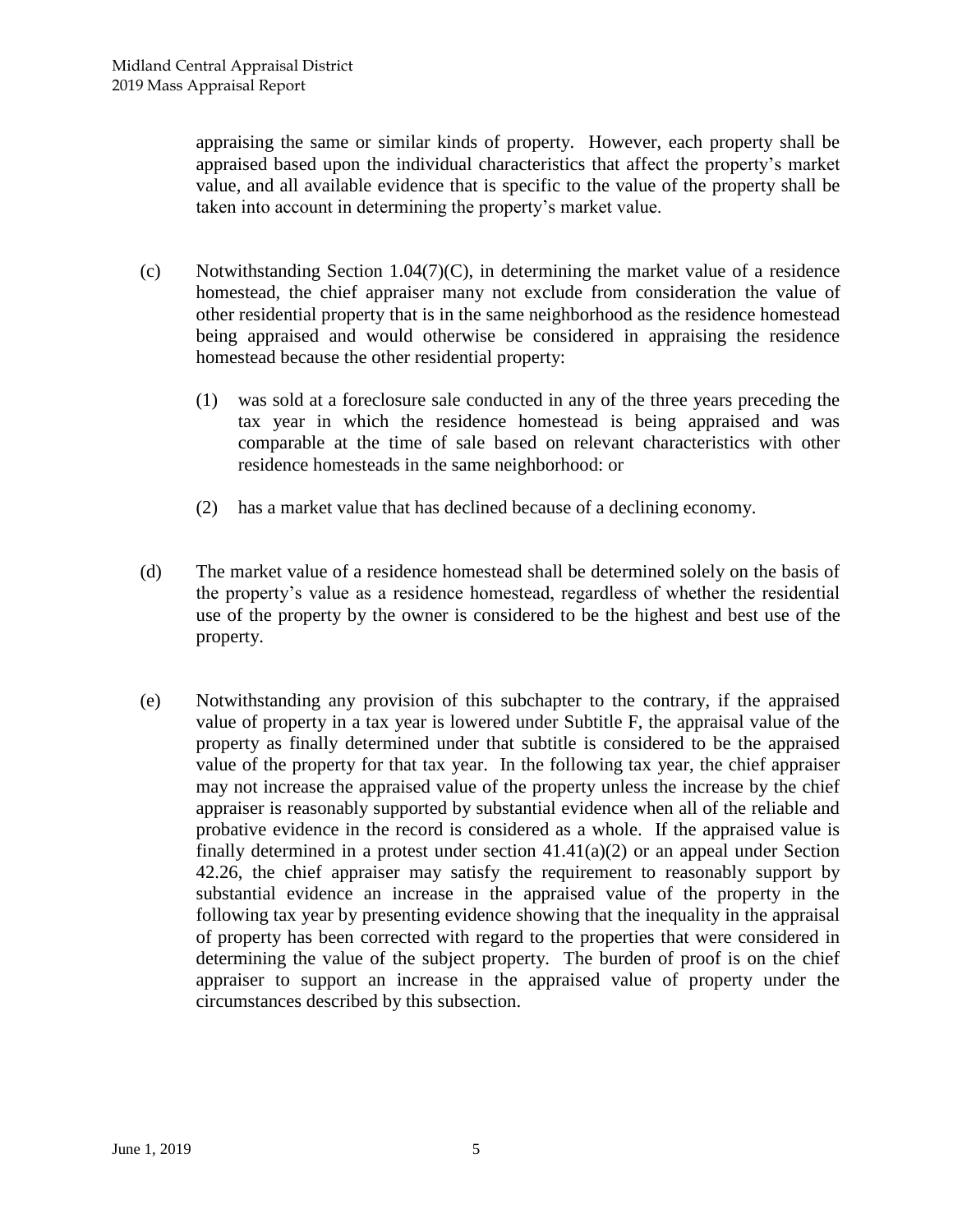# **Appraisal Performance Tests and Performance Measures Attained**

### Property Value Study

Once every two years, the Property Tax Assistance Division (PTAD) of the Texas State Comptroller's office conducts a study in each appraisal district to determine the degree of uniformity, the median level of appraisal, the coefficient of dispersion, and other statistical measures for each category of property by the appraisal district within each major category of property, as required by Section 5.10 of the Texas Property Tax Code.

The next Comptroller's Property Value Study (PVS) will be conducted in tax year **2020**.

Methods and Assistance Program Audit

Once every two year, in non-PVS study years, the Property Tax Assistance Division (PTAD) of the Texas State Comptroller's office conducts a comprehensive audit of appraisal district operations and procedures as required by 5.012 of the Texas Property Tax Code. The Comptroller conducts MAP reviews of approximately half of all CADs each year. School districts located in counties that do not receive MAP reviews in a year will be subject to property value studies in that year.

Midland Central Appraisal District's last conducted MAP review was in tax year **2017**. A copy of the **2017** MAP audit review for MCAD is maintained at the district offices for public inspection.

The Comptroller's MAP Review will be conducted in tax year **2019.**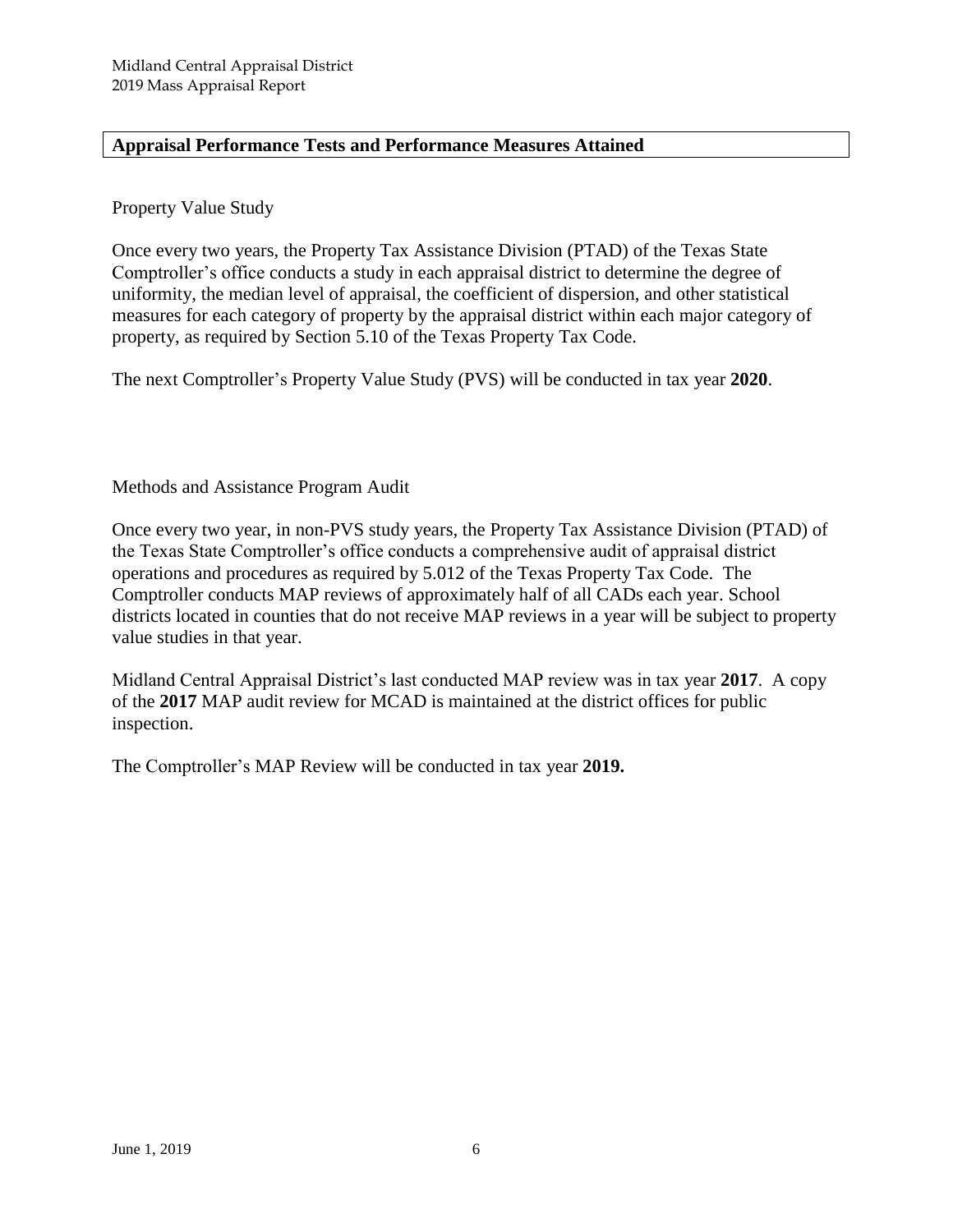# *CERTIFICATION*

I certify that, to the best of my knowledge and belief:

The statements of fact contained in this report are true and correct.

The reported analyses, opinions, and conclusions are limited only by the reported assumptions and limiting conditions, and is my personal impartial, and unbiased professional analyses, opinions, and conclusions.

I have no present or prospective interest in the property that is the subject of this mass appraisal report, and I have no personal interest with respect to the parties involved.

I have no bias with respect to any property that is the subject of this mass appraisal report or to the parties involved with this mass appraisal assignment.

My engagement in this mass appraisal assignment was not contingent upon developing or reporting predetermined results.

My compensation for completing this mass appraisal assignment is not contingent upon the reporting of a predetermined value or direction in value that favors the cause of the taxing jurisdictions, the amount of the value estimate, the attainment of a stipulated result, or the occurrence of a subsequent event.

My analyses, opinions, and conclusions were developed, and this mass appraisal report has been prepared, in conformity with the Uniform Standards of Professional Appraisal Practice, the International Association of Assessing Officers, and the Texas Department of Licensing and Regulation.

I have not made a personal inspection of the universe of properties that are the subject of this mass appraisal report, however, staff appraisers and valuation contractors employed by the Midland Central Appraisal District have made property inspections in accordance and with respect to their individual duties and job functions as detailed in this report.

The names of Midland Central Appraisal District staff members providing significant assistance to this mass appraisal assignment are contained within this report.

Jerry M Bundich

Jerry M. Bundick, RPA, RTA Chief Appraiser Midland Central Appraisal District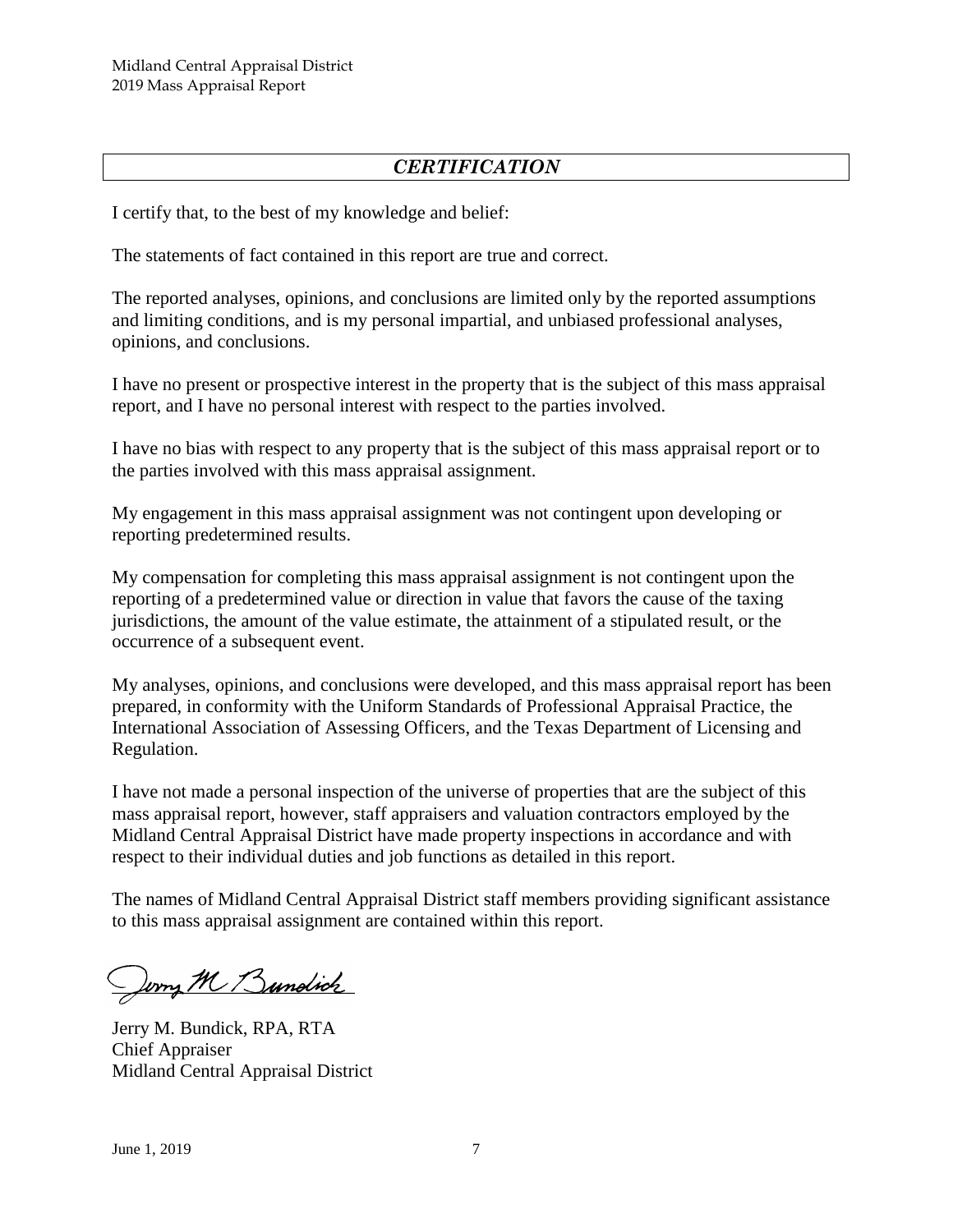#### **ADMINISTRATIVE AND MANAGER STAFF PROVIDING SIGNIFICANT MASS APPRAISAL ASSISTANCE**

| <b>NAME</b>                | NITLE                         | <b>TDLR</b> | <b>TYPE of ASSISTANCE</b>                                                                                                                       |
|----------------------------|-------------------------------|-------------|-------------------------------------------------------------------------------------------------------------------------------------------------|
| Jerry M. Bundick, RPA, RTA | <b>Chief Appraiser</b>        | 63582       | Chief Administrative Officer of all<br>Appraisal District operations                                                                            |
| Dennis H. Rambo, RPA       | Assistant Chief<br>Appraiser  | 69102       | Oversight of Appraisal, Support Services,<br>Information Systems, and Administration<br>Departments                                             |
| Judy Whitworth             | Director of<br>Administration | 74457       | Serves as the district's accountant.<br>Monitors compliance to State and Federal<br>laws regarding accounting, human<br>resources, and records. |

#### **APPRAISAL MANAGER STAFF PROVIDING SIGNIFICANT MASS APPRAISAL ASSISTANCE**

| <b>NAME</b>          | TITLE                        | <b>TDLR</b> | TYPE of ASSISTANCE                                                                                                           |
|----------------------|------------------------------|-------------|------------------------------------------------------------------------------------------------------------------------------|
| Zack Kohn, RPA       | Personal Property<br>Manager | 74394       | Supervisor of business tangible personal<br>property. Coordinates field data<br>collection for business personal property    |
| Daniel Alderete, RPA | Residential-Urban<br>Manager | 74123       | Supervisor of residential valuations and<br>inspections. Coordinates field data<br>collection for residential property       |
| Carmen Rodelo, RPA   | Commercial Real<br>Manager   | 71357       | Supervisor of commercial real<br>valuations and inspections. Coordinates<br>field data collection for commercial<br>property |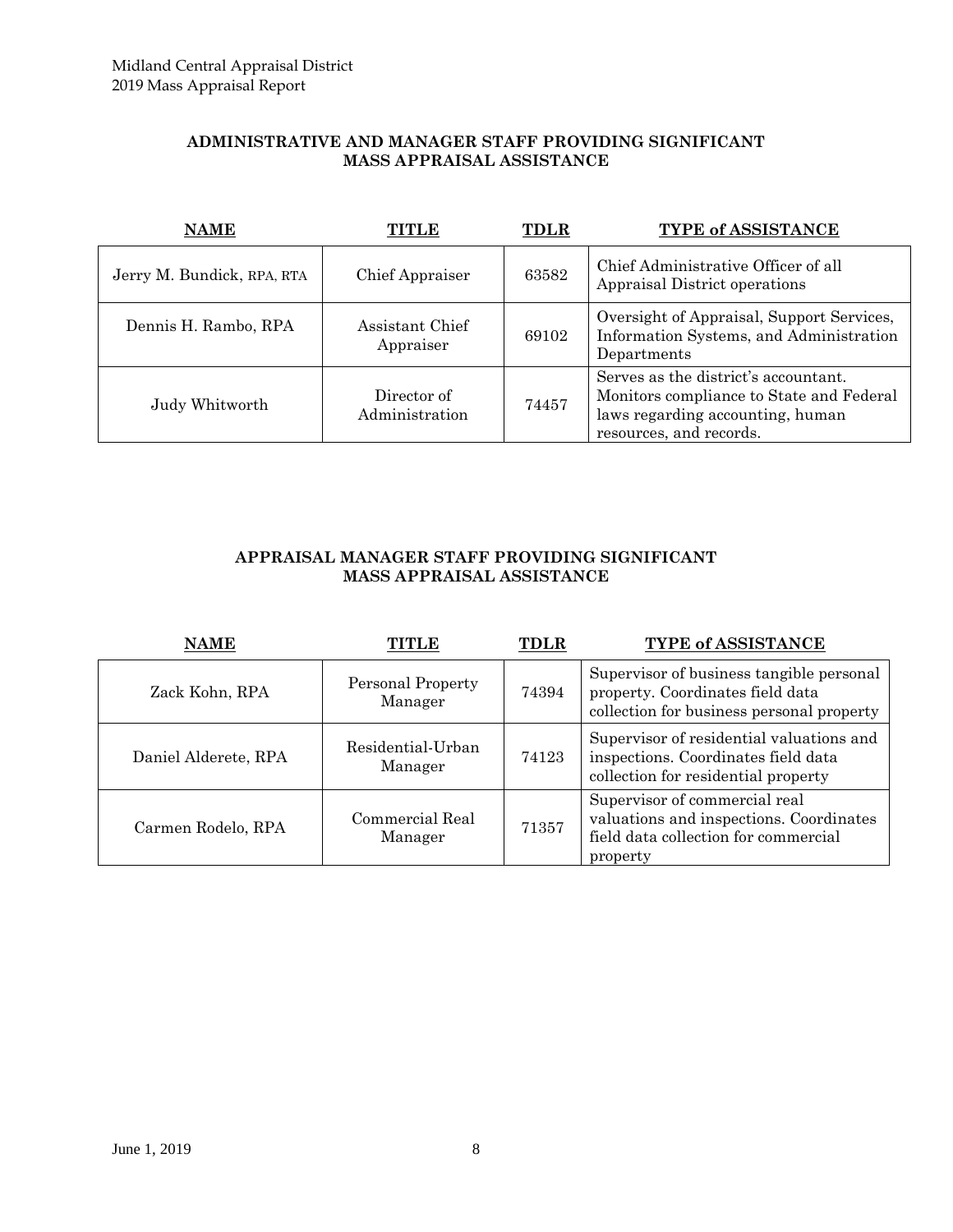#### **APPRAISAL STAFF PROVIDING SIGNIFICANT MASS APPRAISAL ASSISTANCE**

| Larry Clements, RPA   | Appraiser      | 74441 | Appraisal of complex real commercial<br>property. Conducts field inspections.                                                      |
|-----------------------|----------------|-------|------------------------------------------------------------------------------------------------------------------------------------|
| Dan Price             | Appraiser      | 75678 | Appraise real residential property,<br>Conducts field inspection and<br>measurements.                                              |
| Shawna Niver, RPA     | Appraiser      | 74297 | Appraiser for Vehicle Inventory Tax<br>(VIT). Oversees valuation of mobile<br>homes and RV Parks.                                  |
| Jerry M. Gilmore, RPA | Appraiser - PT | 65934 | Appraisal of residential real property.<br>And Field inspections. Represents<br>appraisal district at the ARB                      |
| Linda Ornelas         | Appraiser      | 73781 | Appraises urban and rural land,<br>conducts field inspection, performs deed<br>splits, subdivisions, and roll-back<br>calculations |
|                       |                |       |                                                                                                                                    |

#### **APPRAISAL DATA PROCESSISNG STAFF PROVIDING SIGNIFICANT MASS APPRAISAL ASSISTANCE**

| Natalie Villanueva | Data Processing | <b>NA</b> | Coordinates data input activities for<br>appraisal department. Open record<br>request. Processes tax agent info. |
|--------------------|-----------------|-----------|------------------------------------------------------------------------------------------------------------------|
| Mayela Zubiate     | Data Processing | NA        | Data input for Personal Property<br>Departments                                                                  |
| Laney Sullivan     | Data Processing | <b>NA</b> | Real Property data input. Providing<br>data research for appraisal departments                                   |
| Arlene Rutherford  | Data Processing | NA.       | Real Property and plat data input.<br>Provides information and schedules<br>ARB hearings.                        |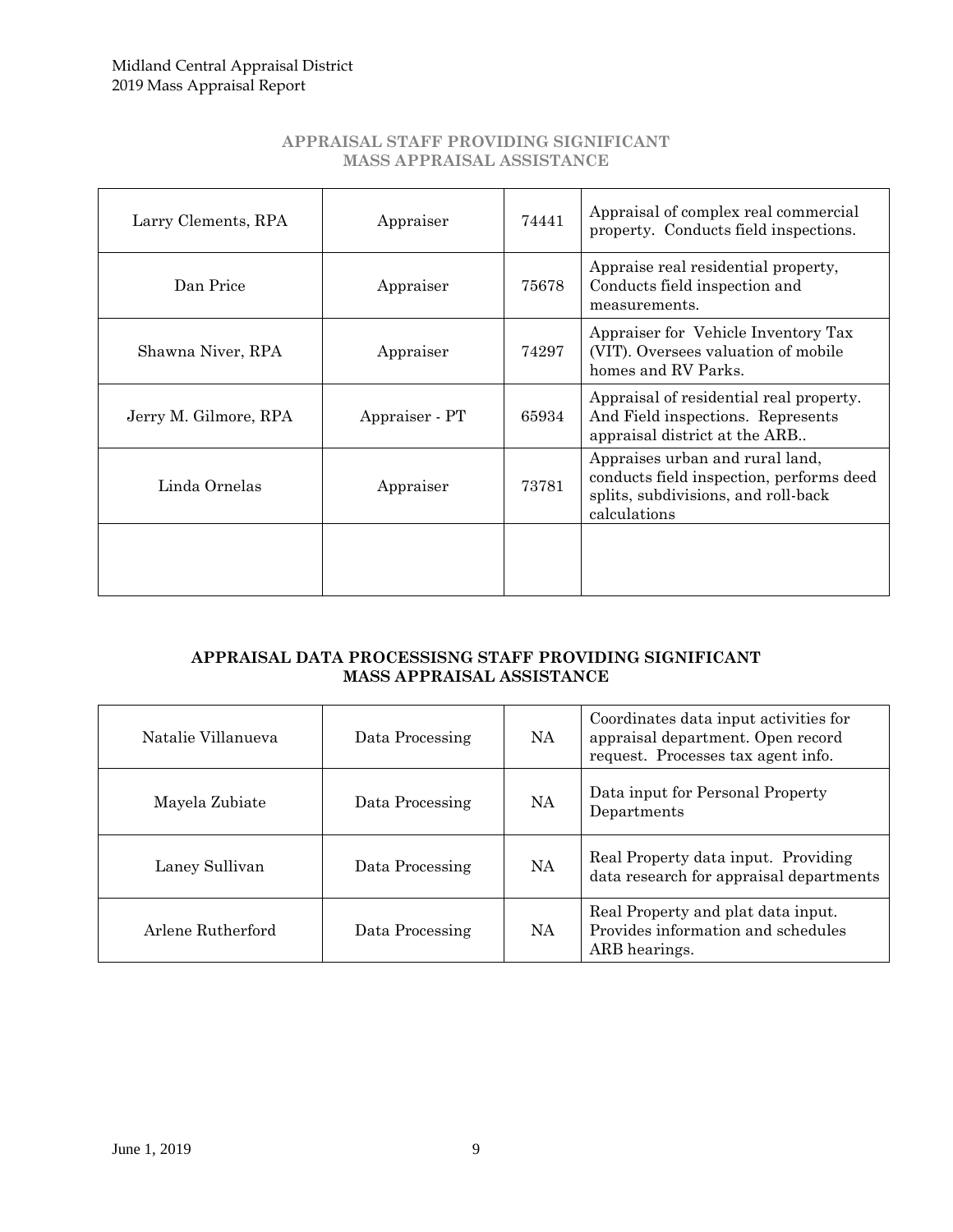# Report by Appraisal Division

As noted above, the district allocated the work of the mass appraisal among several areas within the appraisal department. The Appraisal Department, directs the overall operations of the appraisal of all property in the district. Included within this area are individuals that deal with litigation and agricultural valuation. The appraisers assigned to this area conduct most field inspections of property. The Residential, Commercial, and Personal Property appraisers develop, calibrate, and apply the various mass appraisal models for their respective property types. The contract appraisal firm Pritchard & Abbott appraises complex, mineral and industrial properties, some of which are appraised through mass appraisal models, others of which are directly appraised.

# Field Operations

# INTRODUCTION

#### **Scope of Work**

The field operations activities involve appraisers responsible for collecting and maintaining property characteristic data for all commercial, residential and personal property types, which are located within the boundaries of Midland County. These activities involve the field inspection of real and personal property accounts, as well as data entry of all data collection into the existing property record system.

Periodic physical review of property is recommended at least every four to six years, according to the International Association of Assessing Officers (IAAO). The MCAD is presently in a four year cycle for residential and commercial property re-inspection. Personal property data is being collected and verified annually. All rural real properties are inspected annually.

#### **Procedure for Collecting and Validating Data**

Data collection requires organization, planning and supervision of the field staff. Data collection procedures have been established for residential, commercial, and personal property. The appraisers are assigned throughout Midland County to conduct field inspections. Appraisers conduct field inspections and record information on a property record card (PRD), an inventory or a personal property data sheet.

The quality of the data used is extremely important in establishing accurate values of taxable property. While production standards are established and upheld for the various field activities, quality of data is emphasized as the goal and responsibility of each appraiser. New appraisers are trained in the specifics of data collection set forth in the listing manual as "rules" to follow. Experienced appraisers are routinely re-trained in listing procedures prior to major field projects such as new construction, sales validation or data review. A quality assurance process exists to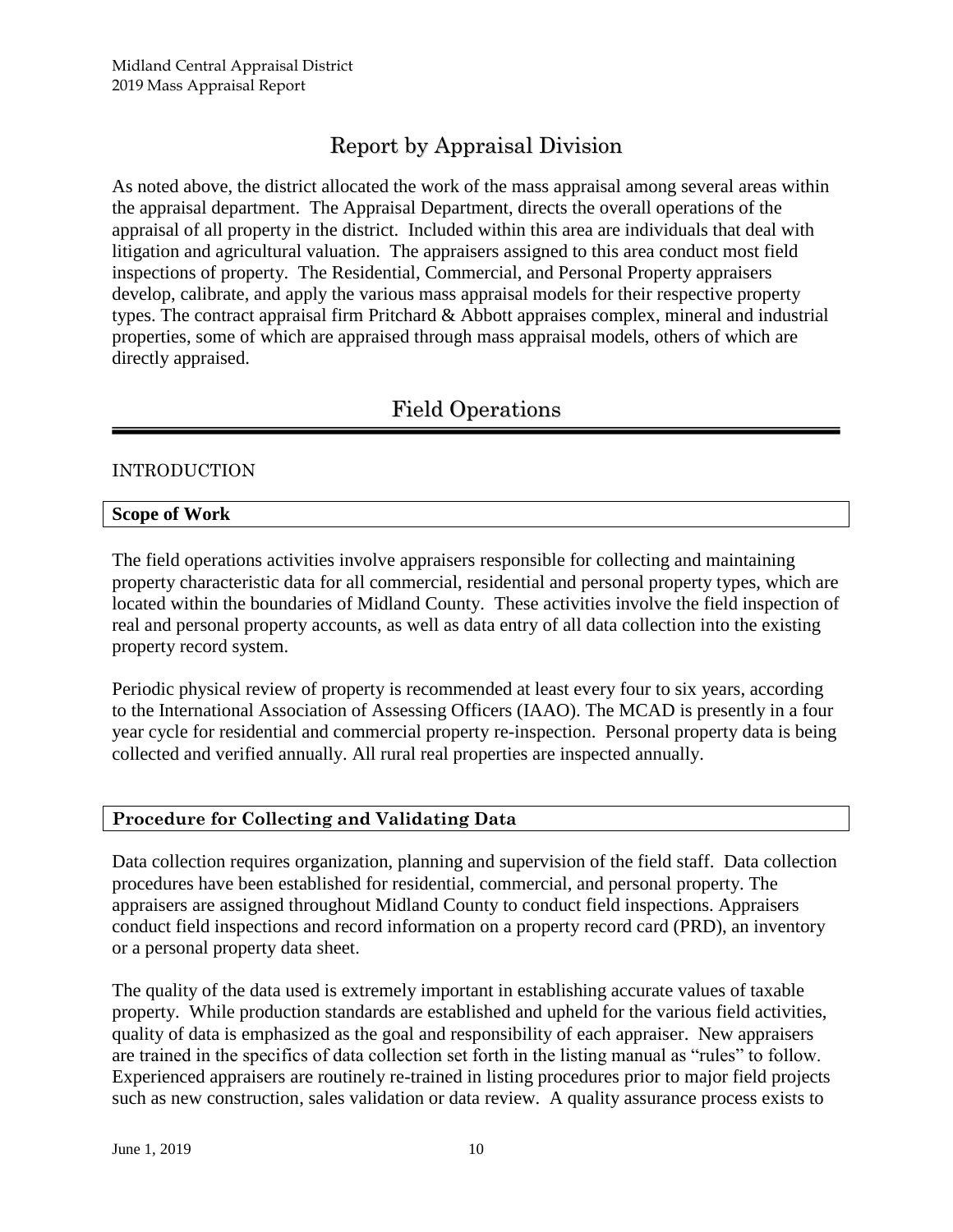review the work being performed by all the field appraisers. The quality assurance process is used ensure that appraisers follow listing procedures, identify training issues and provide uniform training throughout the field appraisal staff.

Data collection of real property involves maintaining data characteristics of the property on CAMA (Computer Assisted Mass Appraisal). The information contained in CAMA includes site characteristics, such as land size and topography, and improvement data, such as square foot of living area, year built and effective age, quality of construction, and condition. Field Appraisers use listing manuals that establish uniform procedures for the correct listing of real property. All properties are coded according to these manuals and the approaches to value are structured and calibrated based on this coding system. The field appraisers use these manuals during their initial training and as a guide in the field inspection of properties.

Data collection for personal property involves maintaining information on the Personal Property System. The type of information contained in the personal property system includes property such as business inventory, furniture and fixtures, machinery and equipment, cost and location and mobile homes. The field appraisers conducting on-site inspections use a personal property manual during their initial training and as a guide to correctly list all personal property that is taxable.

The listing procedure manuals that are utilized by the field appraisers are located and maintained in Excel, but are made available to other employees throughout MCAD that may require the use of the manual. Manuals are also readily accessible for public inspection. Field appraisers periodically update the listing procedural manuals with input from the valuation appraisers.

#### **Sources of Data**

The sources of our data collection and verification are through building permits, data review/relist field effort, data mailers, hearings, sales validation field effort, commercial sales verification, newspapers and publications, and property owner correspondence via the Internet.

Building permit data obtained from the City of Midland, surrounding cities, triggers field inspections on property experiencing significant characteristics changes due to new construction or remodeling. An annual drive-out was conducted to identify the status of residential new subdivisions. Data accuracy is also enhanced by the availability of the district's property records on the Internet. Property owners frequently contact our web site to report data inaccuracies that initiate a field inspection or office correction of the data. In addition, the Texas Department of Housing and Community Affairs (TDHCA) web site has also enabled the district to verify mobile home ownership, structure information, and verification as personal or real property.

Analysis of neighborhood areas was conducted utilizing ratio studies which indicate dispersions between appraised value and the sale price. In addition, field appraisers conduct property inspection drive-outs to ensure the accuracy of district data and to identify properties which may have missing improvements.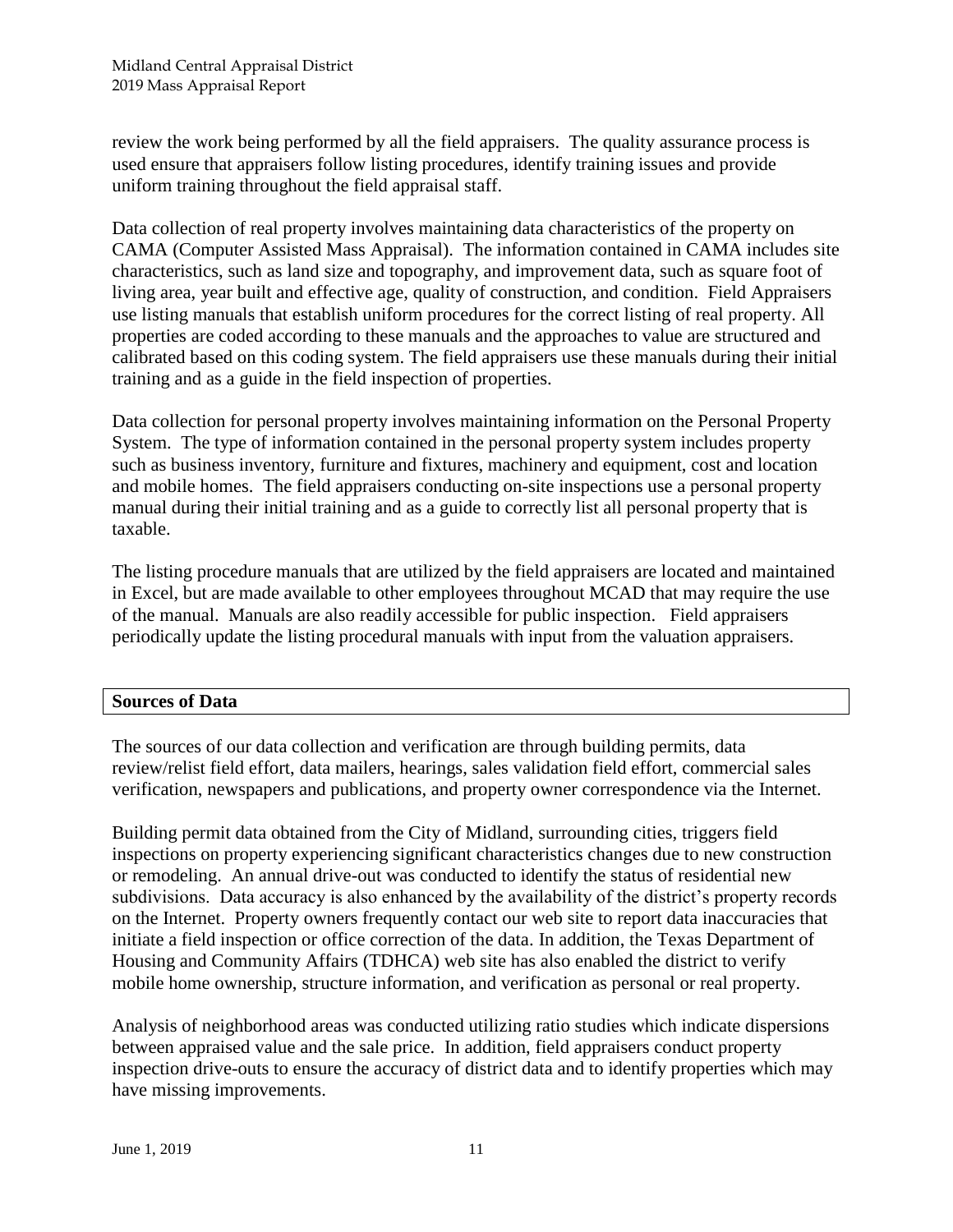Sales validation was conducted on sold real property accounts to ensure data accuracy. On-site inspection of property is made by field appraisers when sales validation efforts indicate discrepancies in data information with district records. Sales verification and validation is conducted on all property types when sales data is available.

#### **Data Maintenance**

The appraisal data support group is responsible for coordinating all activities involving file building, quality assurance and data maintenance of the different property types after data collection. The responsibilities for the data support group falls into three activities: file-build, quality assurance, and data entry.

The file-build activity is to build, and maintain the CAMA data records and prepare printed work files as needed by appraisal field staff. This includes the printing of work books, permit data, query results, agent data, and any other district informational resource available for use by appraisal staff. This group is also responsible for scanning, archiving, and warehousing of this information.

The appraisal data staff is also responsible for quality assurance functions regarding data received from the field appraiser. This quality control includes verifying proper codes, balancing and vectoring sketches, and ensuring proper data entry. In addition, this group writes and executes quality control queries within the CAMA software to find and correct data errors.

The group is also responsible for accurate data entry and maintenance of all data retained in the appraisal district computer CAMA program. Typical functions include: data entry, sorting, researching, building permits, agent data, exemption coding, query reports, account record maintenance, new accounts, processing new subdivisions, account splits, and ARB hearing record maintenance.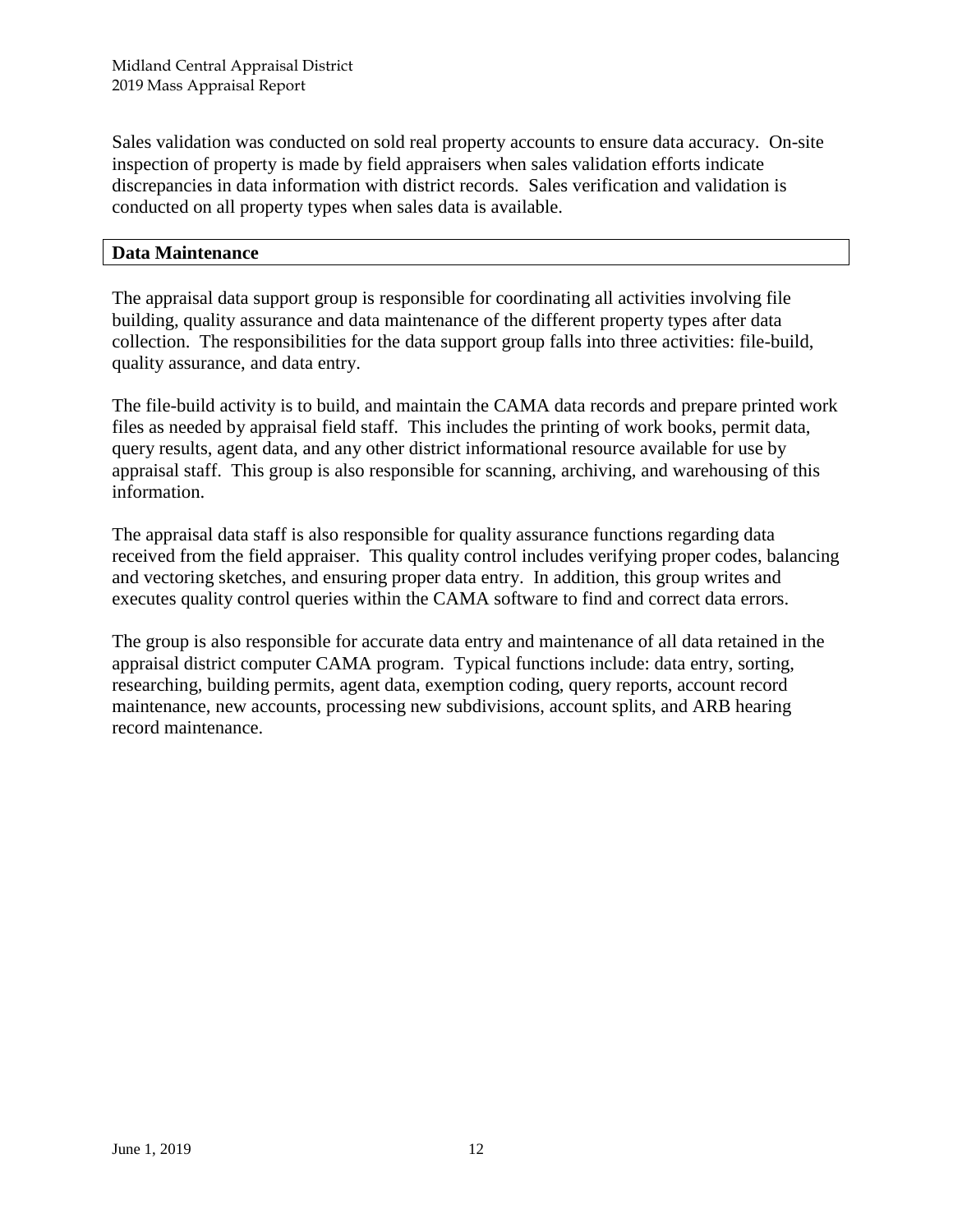# **Residential Valuation**

#### **INTRODUCTION**

#### **Scope of Work**

Residential Valuation is the development of equal and uniform market values for residential improved and vacant property for ad valorem purposes located inside the jurisdictional boundaries of the appraisal district. There is approximately **67,483** real property accounts coded "R" in the district's CAMA system. Of this amount, approximately **46,736** accounts are categories "A" residential improved parcels and **7,296** category "C1" vacant residential properties within the district's boundaries for **2019**.

#### **Highest and Best Use Analysis**

The highest and best use of property is the reasonable and probable use that supports the highest present value as of the date of the appraisal. The highest and best use must be physically possible, legal, financially feasible, and productive to its maximum. The highest and best use of residential property is normally its current use. This is due in part to the fact that residential development, in many areas, through use of deed restrictions and zoning, precludes other land uses. Residential Valuation undertakes reassessment of highest and best use in transition areas and areas of mixed residential and commercial use.

In transition areas with ongoing gentrification, the appraiser reviews the existing residential property use and makes a determination regarding highest and best use. Once the conclusion is made that the highest and best use remains residential, further highest and best use analysis is done to decide the type of residential use on a neighborhood basis. As an example, it may be determined in a transition area that older, non-remodeled homes are economic missimprovements, and the highest and best use of such property is the construction of new dwellings. In areas of mixed residential and commercial use, the analyst reviews properties in these areas on a periodic basis to determine if changes in the real estate market require reassessment of the highest and best use of a select population of properties.

Recent legislation in Texas requires the market value of a residence homestead to be determined solely on the basis of the property's value as a residence homestead, regardless of whether the residential use of the property by the owner is considered to be the highest and best use of the property. The appraisal district follows the Texas Property Tax Code requirements for valuation of residential homestead properties.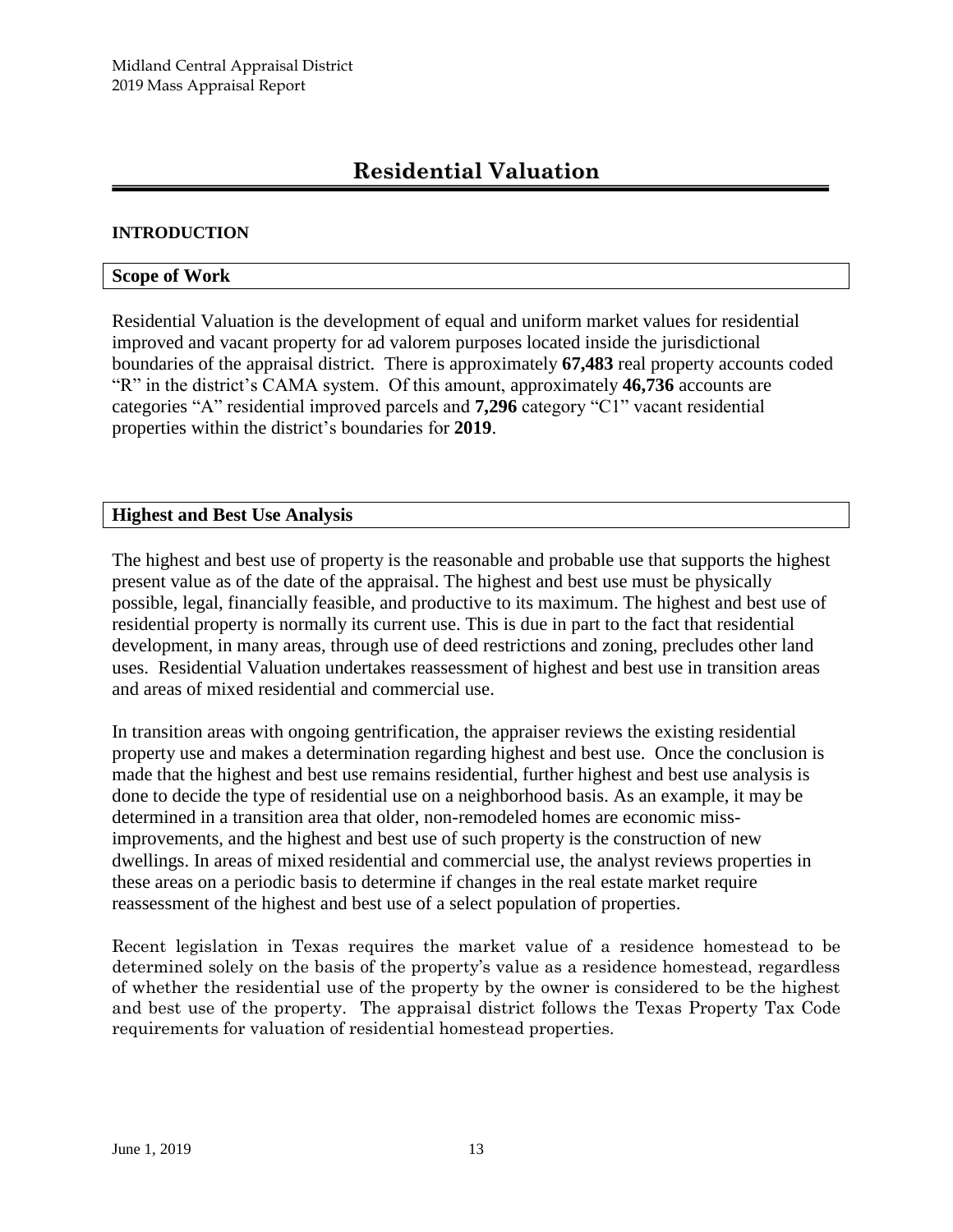#### **Model Specification**

#### *Area Analysis*

Data on regional economic forces such as demographic patterns, regional location factors, employment and income patterns, general trends in real property prices and rents, interest rates trends, availability of vacant land, and construction trends and costs are collected from private vendors and public sources. Information is gleaned from real estate publications and sources such as the Appraisal Institute, the Midland Chamber of Commerce and Economic Development, and The Midland Board of Realtors, and The Real Estate Center of Texas A&M. Continuing education in the form of TDLR classes, real estate seminars offered by the Texas Association of Appraisal Districts and the Texas Association of Assessing Officers, provide the valuation analysts a current economic outlook on Midland's real estate market. The valuation analysts are responsible for collecting and recording some of the information described above on neighborhood data forms. These data forms are completed as part of the neighborhood analysis that is performed when the analyst delineates newly platted subdivisions into valuation neighborhoods.

#### **Neighborhood and Market Analysis**

Neighborhood analysis involves the examination of how physical, economic, governmental and social forces and other influences affect property values. The effects of these forces are also used to identify, classify, and stratify comparable properties into smaller, manageable subsets of the universe of properties known as neighborhoods. Residential valuation and neighborhood analysis is conducted on each of the political entities known as Independent School Districts (ISD).

The first step in neighborhood analysis is the identification of a group of properties that share certain common traits. A "neighborhood" for analysis purposes is defined as the largest geographic grouping of properties where the property's physical, economic, governmental and social forces are generally similar and uniform. Geographic stratification accommodates the local supply and demand factors that vary across a jurisdiction. Once a neighborhood has been identified, the next step is to define its boundaries. This process is known as "delineation". Some factors used in neighborhood delineation include location, sales price range, lot size, age of dwelling, quality of construction and condition of dwellings, square footage of living area, and story height. Delineation can involve the physical drawing of neighborhood boundary lines on a map, but it can also involve statistical separation or stratification based on attribute analysis. Part of neighborhood analysis is the consideration of discernible patterns of growth that influence a neighborhood's individual market. Few neighborhoods are fixed in character. Each neighborhood may be characterized as being in a stage of growth, stability or decline. The growth period is a time of development and construction. As new neighborhoods in a community are developed, they compete with existing neighborhoods. An added supply of new homes tends to induce population shift from older homes to newer homes. In the period of stability, or equilibrium, the forces of supply and demand are about equal. Generally, in the stage of equilibrium, older neighborhoods can be more desirable due to their stability of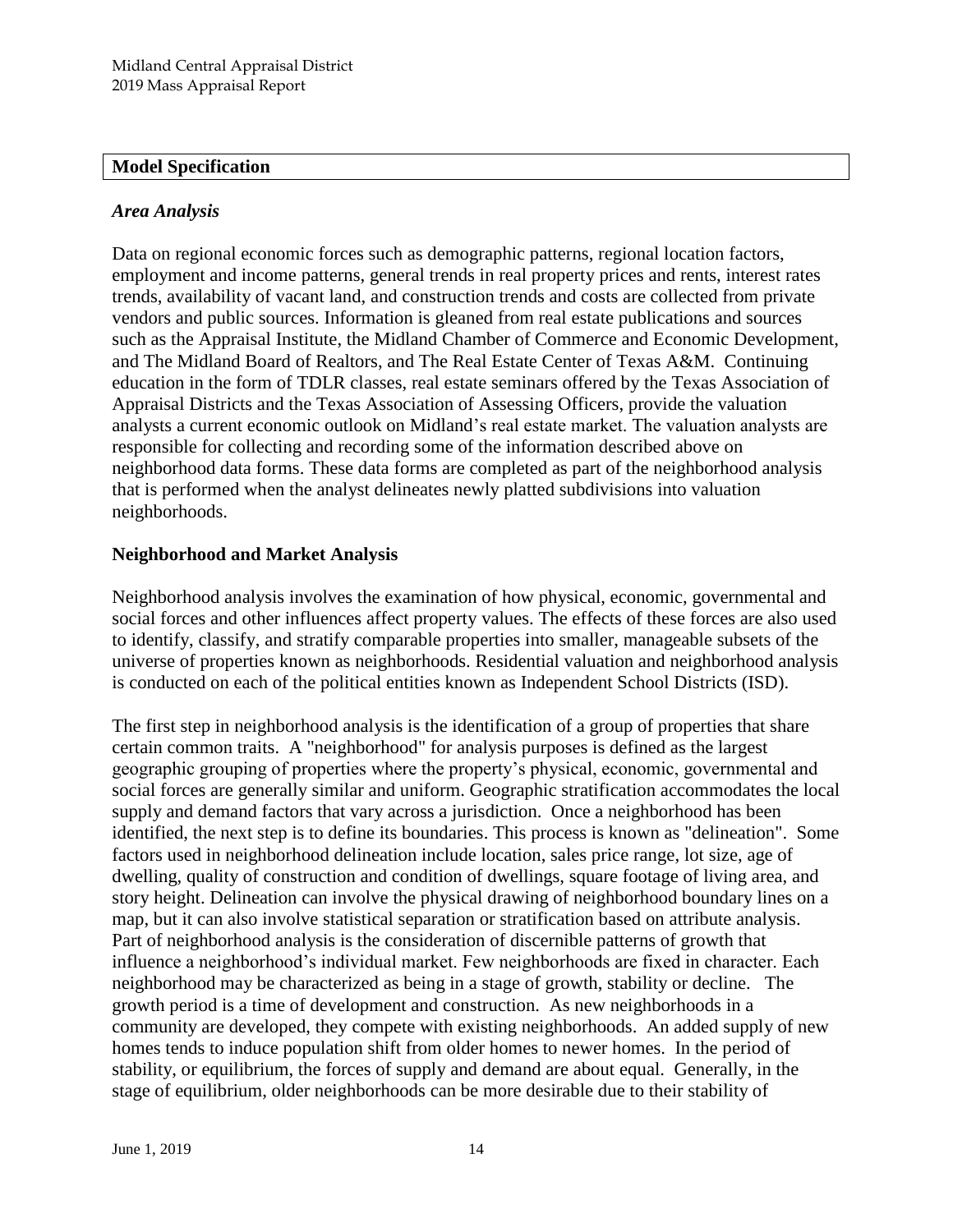residential character and proximity to the workplace and other community facilities. The period of decline reflects diminishing demand or desirability. During decline, general property use may change from residential to a mix of residential and commercial uses. Declining neighborhoods may also experience renewal, reorganization, rebuilding, or restoration, which promotes increased demand and economic desirability.

Neighborhood identification and delineation is the cornerstone of the residential valuation system at the district. All the residential analysis work done in association with the residential valuation process is neighborhood specific. There are in excess of 75 residential valuation neighborhoods. Neighborhoods were field-inspected and delineated based on observable aspects of homogeneity. Neighborhood delineation is periodically reviewed to determine if further neighborhood delineation is warranted. Whereas neighborhoods involve similar properties in the same location, a neighborhood group is simply defined as similar neighborhoods in similar locations. Each residential neighborhood is assigned to a neighborhood group (NBF) based on observable aspects of homogeneity between neighborhoods. Neighborhood grouping is highly beneficial in cost-derived areas of limited or no sales, or use in direct sales comparison analysis. Neighborhood groups, or clustered neighborhoods, increase the available market data by linking comparable properties outside a given neighborhood. Sales ratio analysis, discussed below, was performed on a neighborhood basis, and in soft sale areas on a neighborhood group basis.

# **Model Calibration**

# *Cost Schedules*

All residential parcels in the district were valued from identical cost schedules using a comparative unit method. The district's residential cost schedules are adopted from the private mass appraisal firm, Marshall and Swift Inc. Theses schedules are then adjusted in order to reflect Midland's local residential real estate market. The cost schedules were reviewed to ensure the district's cost schedules are within a range of plus or minus 10% from nationally recognized cost schedules.

An extensive review and revision of the residential cost schedule was performed in the **2019** tax year. As part of this process, newly constructed sold properties at various levels of quality of construction in Midland County were reviewed. The property data characteristics of these properties were verified. A representative sampling of these properties was selected for use in the MCAD cost system review. MCAD dwelling costs were compared against Marshall Swift Valuation Service, a nationally recognized cost estimator. This process included correlation of quality of construction factors from MCAD and Marshall and Swift.

The results of this comparison were analyzed using statistical measures, including stratification by quality and reviewing estimated building costs plus land to sales prices. As a result of this analysis, a new regional multiplier was developed and is used in the district's cost process. This new regional multiplier was used to adjust the division's cost schedule.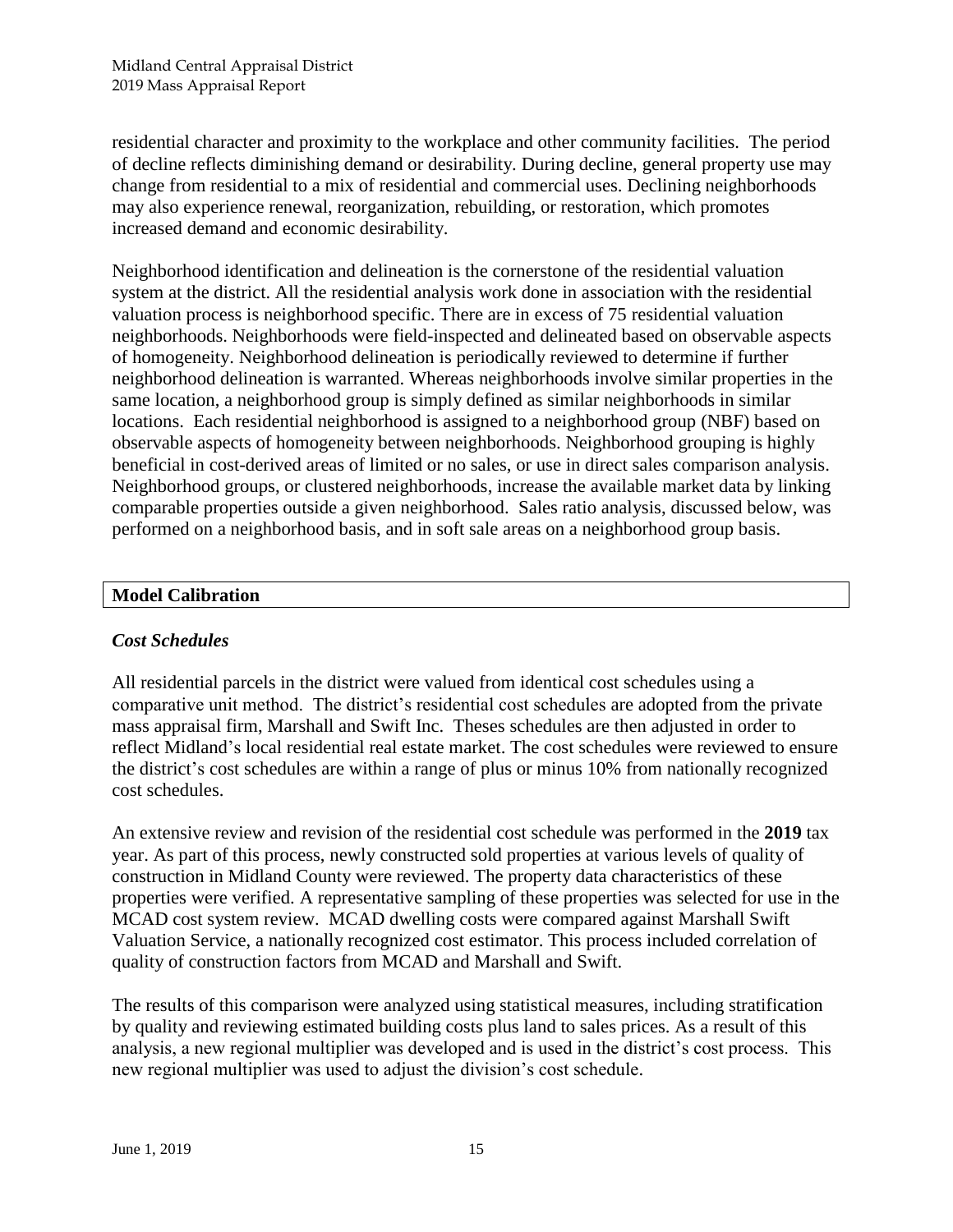In addition, computer spreadsheet applications have been developed and are used to help analyze unique appraisal situations, such as different levels of remodeling and atypical housing features not normally accounted for in the mainframe benchmark cost system. New residential property class codes and cost code adjustments were made to the existing schedules as needed in order to reflect current year market conditions in the local market.

# *Sales Information Updates:*

A sales file for the storage of "snapshot" sales data at the time of sale is maintained. Residential vacant land sales, along with commercial improved and vacant land sales are maintained in a separate sales information system. Residential improved and vacant sales are collected from a variety of sources, including: district questionnaires sent to buyer and seller, field discovery, protest hearings, Permian Basin MLS, various sale vendors, and area builders. A system of type, source, validity and verification codes was established to define salient facts related to a property's purchase or transfer. Sales reports are generated by school district and neighborhood area, as an analysis tool for the development of value estimates.

# *Land Analysis*

Residential land analysis was conducted by managers and/or staff appraisers. A base lot criteria and primary rate were developed and assigned to each unique neighborhood utilizing one of many square foot land tables. The square foot land table was designed to systematically value the primary and residual land based on a specified percentage of the primary rate. Computerized land table files store the land information required to consistently value individual parcels within neighborhoods. Specific land influences were used, where necessary, to adjust parcels outside the neighborhood norm for such factors as view, shape, size, and topography, among others. The appraiser may use abstraction and allocation methods to insure that the land values created best reflect the contributory market value of the land to the overall property value.

# *Statistical Analysis*

Residential managers and/or appraisers performed statistical analysis to evaluate whether values are equitable and consistent with the market. Ratio studies were conducted on each of the more than 75 residential valuation neighborhoods in the district to judge the two primary aspects of mass appraisal accuracy--level and uniformity of value. Appraisal statistics of central tendency and dispersion generated from sales ratios are available for each stratified neighborhood within an ISD and summarized by year. These summary statistics including, but not limited to, the weighted mean, median, standard deviation, coefficient of variation, and coefficient of dispersion provide the analysts a tool by which to determine both the level and uniformity of appraised value on a stratified neighborhood basis. The level of appraised values can be determined by the weighted mean for individual properties within a neighborhood, and a comparison of neighborhood-weighted means can reflect the general level of appraised value between comparable neighborhoods. Review of uniformity within and between stratified neighborhoods was conducted by utilizing analysis tools within the district's CAMA system.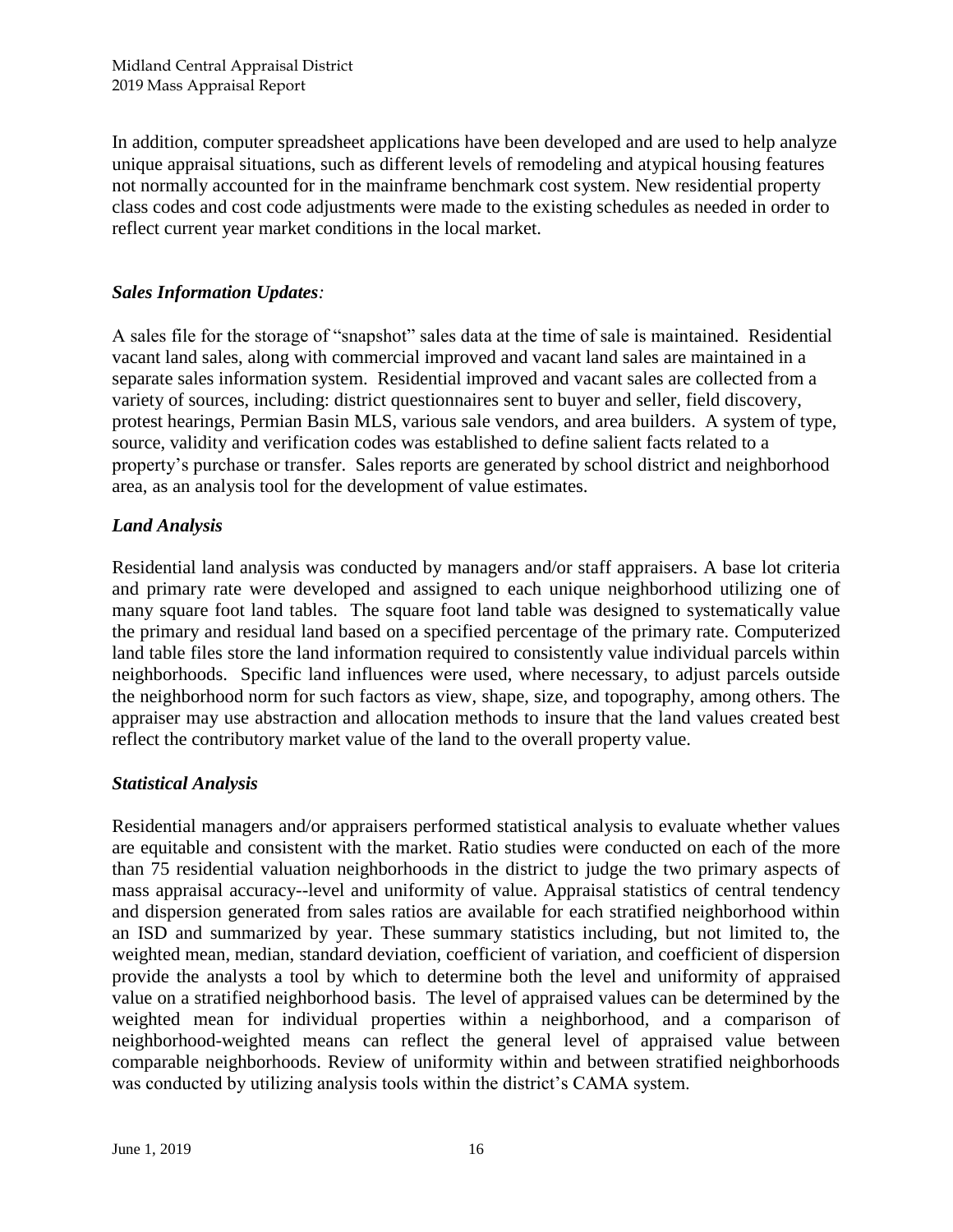The residential manager or assigned appraiser performed sales ratio analysis process reviews for every neighborhood annually. The first phase involves neighborhood ratio studies that compare the recent sales prices of neighborhood properties to the appraised values of these sold properties. This set of ratio studies affords the analyst an excellent means of judging the present level of appraised value and uniformity of the sales. Based on the sales ratio statistics and designated parameters for valuation update, a preliminary decision was made as to whether the value level in a neighborhood needs to be updated in an upcoming reappraisal, or whether the level of market value in a neighborhood is at an acceptable level.

# *Residential Cost Model:*

MCAD's primary residential valuation model utilized was the hybrid of the cost approach method. Neighborhood adjustment factors (NBF), functional obsolescence factors (FD), and economic obsolescence factors (ED) were used to modify base cost estimates and to ensure that estimated values were consistent with the market. This approach accounts for internal and external value influences not specified in a pure cost model. The following equation denotes the hybrid model used:

 $MV = [(RCN-D) (1 + FD) (1 + ED) (NBF + 1)] + LV$ 

Whereby; the market value (MV) equals the replacement cost new (RCN) less depreciation (D), multiplied by the functional (FD) and economic (ED) adjustment factors, the result of which is multiplied by the neighborhood adjustment factor (NBF) thus composing the final improvement value, where by the land value (LV) is added to complete the total property value. Market and location adjustments were applied uniformly within neighborhoods to account for location variances between market areas.

Once all adjustment factors are input into the district's CAMA system, property values are recalculated on individual accounts or on a mass basis in order to generate final valuation.

Neighborhoods, also called Geo Areas, are modified by using a cost ratio study whereby timeadjusted recent sales prices within a delineated neighborhood are compared to district's CAMA generated cost approach values. The calculated ratio derived from the sum of the sold properties' cost value divided by the sum of the sales prices indicates the neighborhood level of value based on the unadjusted cost approach value for the sold properties. This cost-to-sale ratio is compared to the appraisal-to-sale ratio to determine the neighborhood adjustment factor (NBF) needed for each neighborhood or Geo Area. This NBF is used adjust values generated by a "pure" cost approach, to property values reflective of actual market influences. The sales used to determine the NBF will reflect the market influences and conditions only for the specified neighborhood, thus producing more representative, supportable, and accurate values.

The NBF calculated for each update neighborhood is applied uniformly within the Geo Area by property class. Once the NBF market-trend factors are applied, a second set of ratio studies are generated which compares the values of recently sold properties to the proposed appraised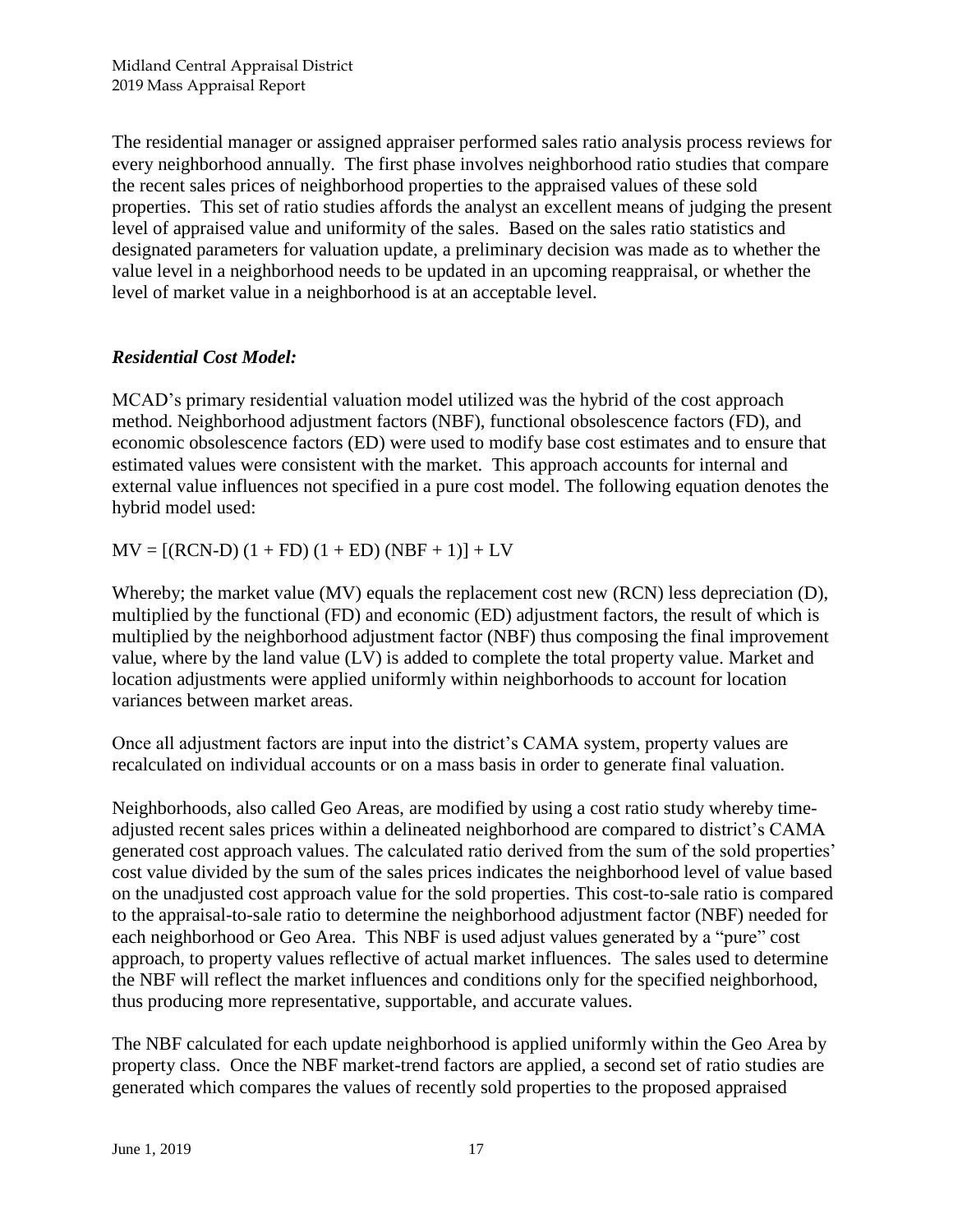values. The ratio data was reviewed by the chief appraiser, appraisal director, and residential manager prior to final application.

When deemed appropriate, monthly time adjustments are developed using the sales ratio trend analysis method. For each property class, sales-to appraisal ratios based on unadjusted cost values are stratified. Statistics produced include measures of central tendency (mean and median) that represent the level of appraised values, and measures of uniformity (coefficient of dispersion and coefficient of variation. The resulting medians are graphically plotted for examination and analysis by the district's CAMA software within the generated ratio study reports. Ratio studies were generated periodically during the year within specific market areas and property class comparison.

In addition, paired-sales analysis studies were performed on sales of individual properties which had sold more than once within a one year period. The analysis of each method was compared and reviewed in order to determine the appropriate time adjustment to be employed, or to determine if a time adjustment is warranted. Once the market areas adjustment is determined, a time adjustment can be calculated. The market data was reviewed in the forth quarter of the previous year and again in January of the current year. Based on an analysis of the two sets of data, a final time adjustment was established for as deemed appropriate for each GEO area. The application and percent of time adjustment factors vary based on the determination of data indicators and regional market analysis.

# **Review of Value Estimates**

#### *Field Review*

The appraiser-analyst identified individual properties in critical need of field review through sales ratio analysis. Sold properties with a high variance in sales ratios were field reviewed on a monthly basis to check for accuracy of data characteristics. If data inaccuracies were found in a large percentage of the sold properties, the entire neighborhood was flagged for field review by the appraisal staff in their annual work plan.

Rapid growth through new home construction and or extensive remodeling in a neighborhood will require additional analysis. An appraiser-analyst calculated the effects associated with transitional, high demand neighborhoods. The increased sales activity in the area will require additional field effort on the part of the analysts to review and resolve sales outliers. Additionally, the appraiser-analyst frequently field reviews subjective data items such as quality of construction, condition, and physical, functional and economic obsolescence, factors contributing significantly to the market value of the property. After preliminary estimates of value have been determined in targeted areas, the analyst takes valuation documents to the field to test the computer-assisted values against his own appraisal judgment. During this review, the analyst is able to physically inspect both sold properties and unsold properties for comparability and consistency of values.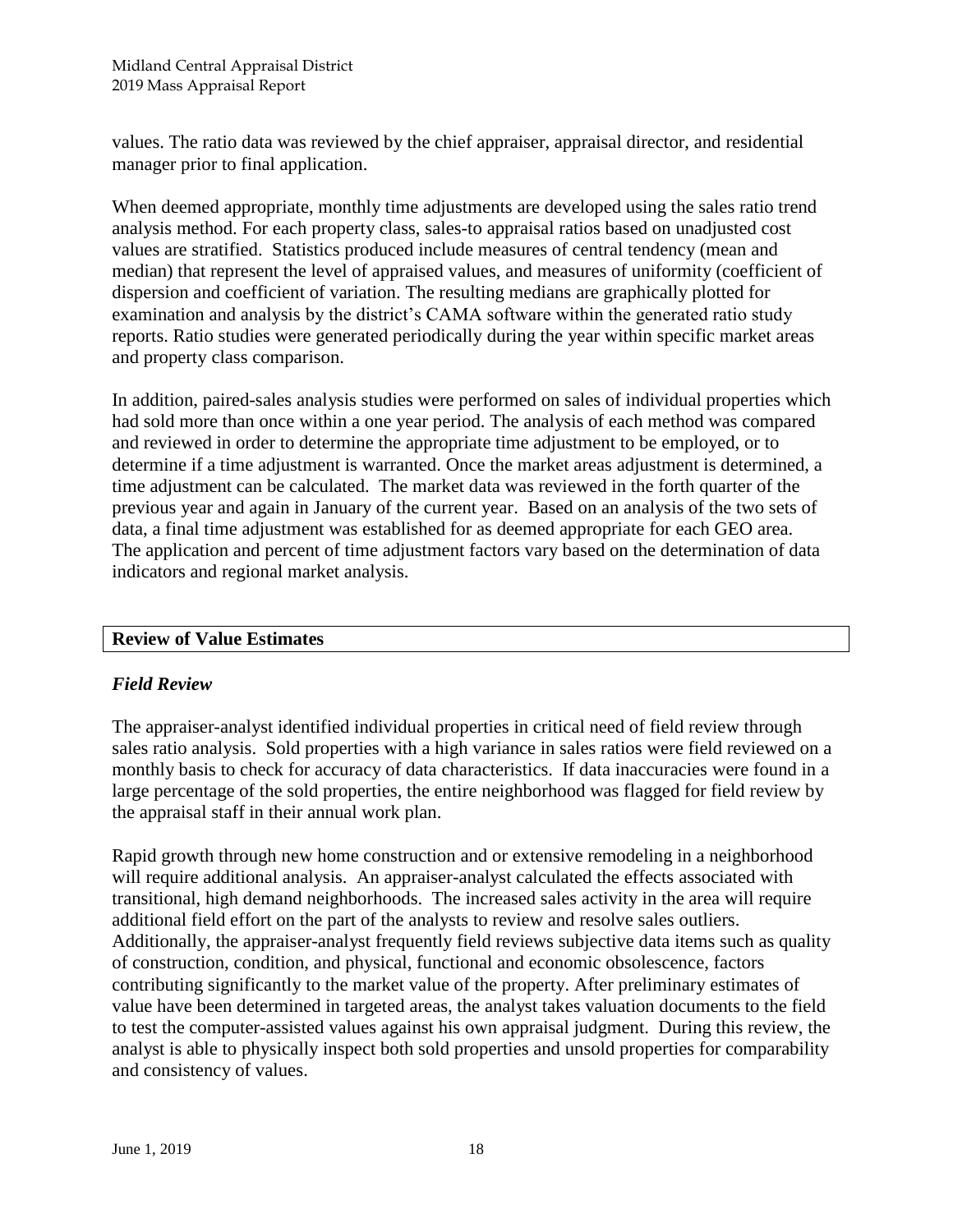# *Office Review*

Given the time required to conduct a routine field review of all properties, homogeneous properties consisting of tract housing with a low variance in sales ratios and other properties having a recent field inspection date, were reviewed in the office. Valuation reports comparing previous values against proposed and final values were generated for all residential improved and vacant properties. The dollar amount and percentage of value difference were noted for each property within a delineated neighborhood allowing the appraiser to identify, research, and resolve value anomalies before final appraised values are released. Previous values resulting from a hearing protest are individually reviewed to determine if the value remains appropriate for the current year.

Once the appraiser-analyst is satisfied with the level and uniformity of value for each neighborhood within his area of responsibility, the estimates of value go through a shift process from CAMA to an ad valorem administrative file for noticing. A critical element of the shift process is value edits, or low and high value limits set for each neighborhood by the appraiseranalyst. Each parcel is subject to the value parameters appropriate for its neighborhood. If one of the parcel's component values, land and improvement, or total value fails the value edits, the parcel does not shift and is placed on a problem tracking report to be resolved by the appraiseranalyst. Although the value estimates was determined in a computerized mass appraisal environment, value edits afford the appraiser-analyst an individual look at value anomalies before the value is released for noticing.

Once the proposed value estimates were finalized, the appraiser-analyst reviewed the sales ratios by neighborhood and presented pertinent valuation data, such as, history of hearing protest, saleto-parcel ratio, and level of appraisal to his/her supervisor for final review and approval. The primary objective of this review is to ensure that the proposed values have met preset appraisal standards.

#### **Appraisal Performance Tests Used and Performance Measures Attained**

The primary analytical tool used by the analysts to measure and improve performance is the ratio study. This ensures that the appraised values that are produced meet the standards of accuracy in several ways. Overall sales ratios were generated to allow the appraiser-analyst to review general market trends within their area of responsibility, and to provide an indication of market appreciation over a specified period of time.

Several sets of neighborhood sales ratios on each of the more than 75 delineated residential neighborhoods were produced prior to the setting of preliminary values and after finalization of appraised values. The neighborhood descriptive statistics, along with frequency distributions and scatter diagrams were reviewed for each neighborhood being updated for the current tax year. Ratio studies were used in accordance with the guidelines set forth in the International Association of Assessing Officers (IAAO) *Standard on Ratio Studies*.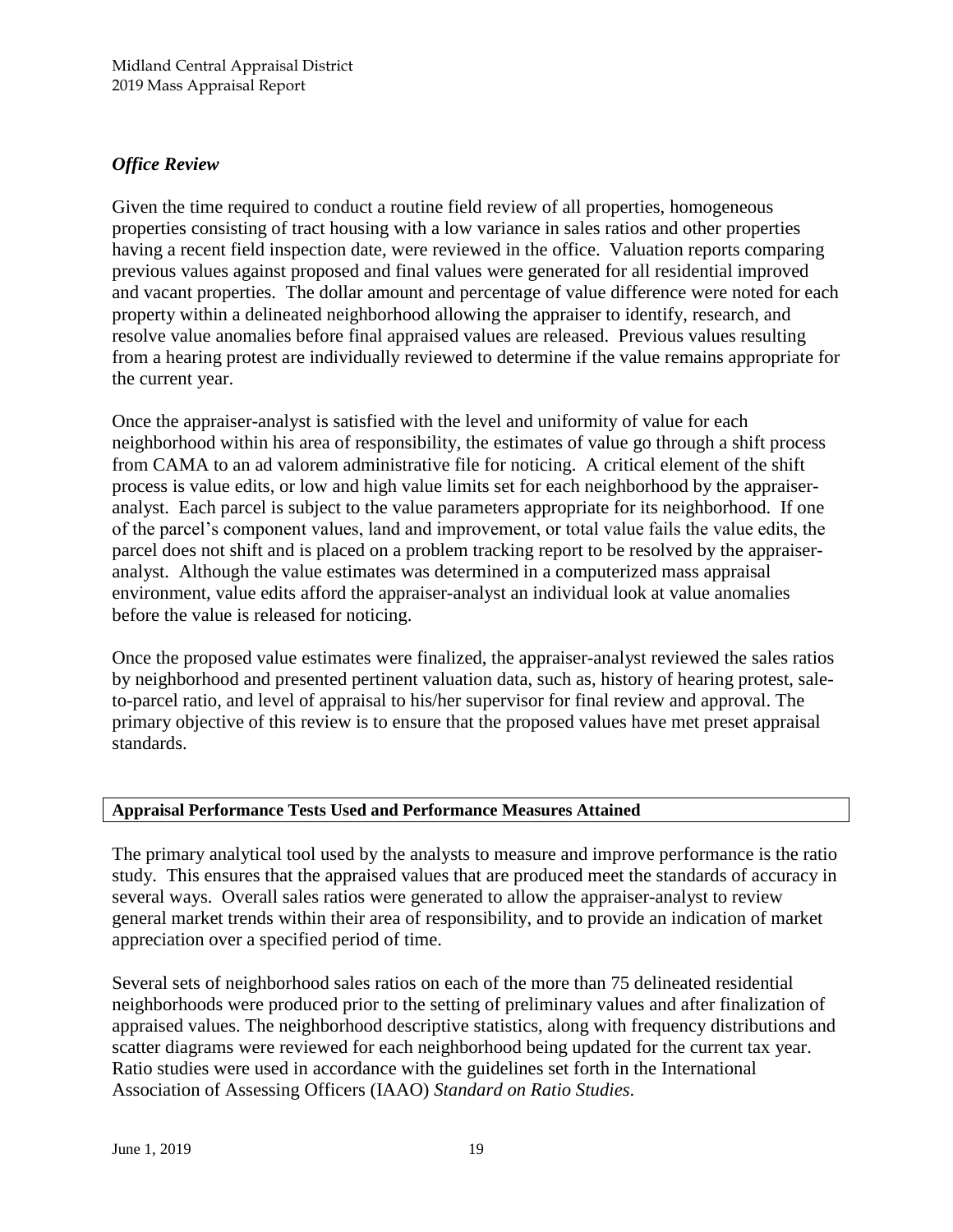#### RESIDENTIAL STAFF PROVIDING SIGNIFICANT MASS APPRAISAL ASSISTANCE

| <b>NAME</b>      | TITLE                         | <b>TDLR</b> | <b>TYPE OF ASSITANCE</b>                                                               |
|------------------|-------------------------------|-------------|----------------------------------------------------------------------------------------|
| Jerry M. Bundick | <b>Chief Appraiser</b>        | 63582       | Organize, Plan, and Directs Residential<br><b>Valuation and Testing Activities</b>     |
| Dennis Rambo     | <b>Assist Chief Appraiser</b> | 69102       | Assist in development and adjustment of<br>residential local market adjustment factors |
| Daniel Alderete  | <b>Residential Manager</b>    | 74123       | Provides market observations and real time<br>feedback from field appraisal staff      |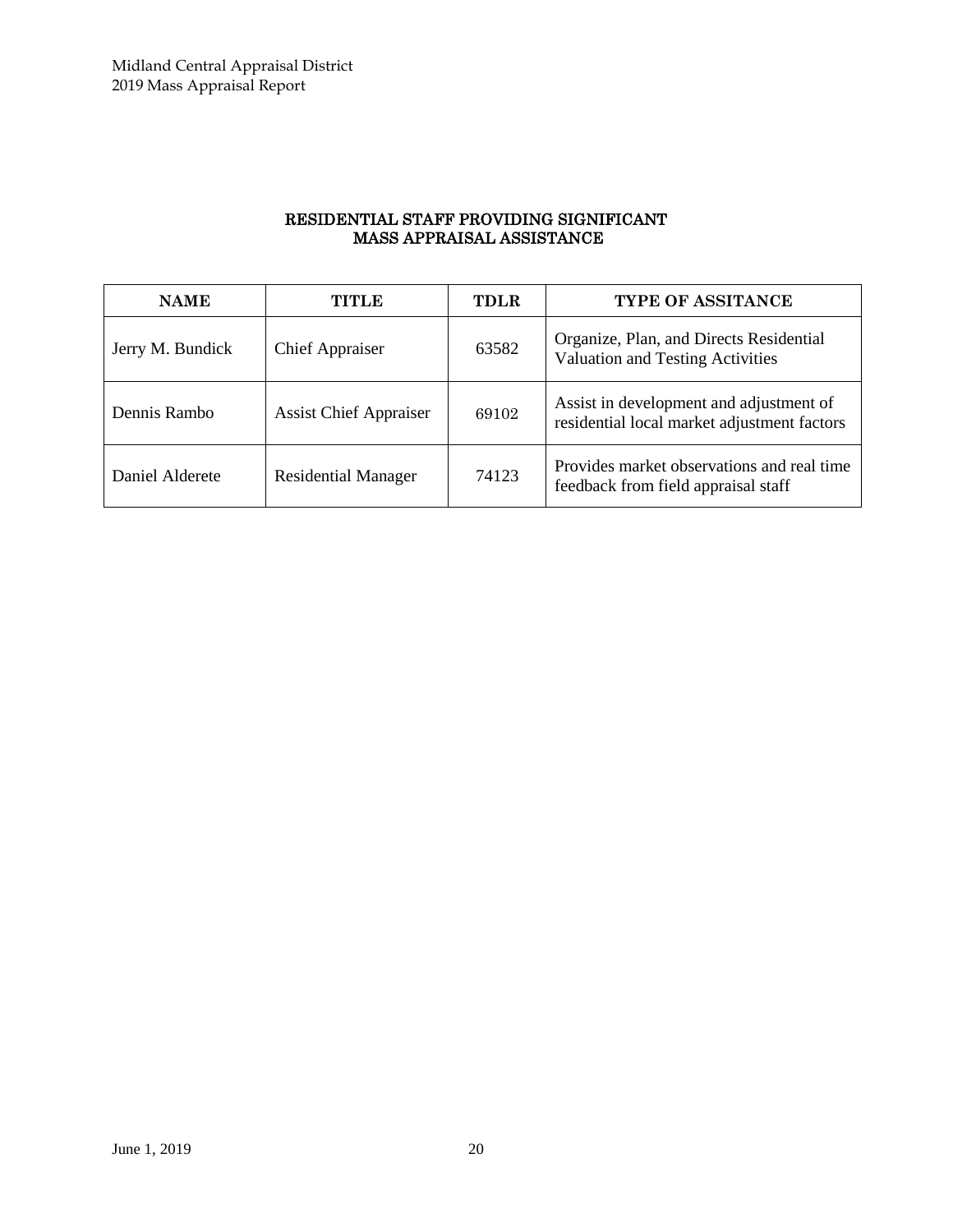# **INTRODUCTION**

#### **Scope of Work**

This mass appraisal assignment includes all commercially classed real property assigned to the commercial valuation appraisers and located within the jurisdiction of Midland County and overlapping appraisal districts. Commercial appraisers appraise the fee simple interest of properties according to statute. However, the effect of easements, restrictions, encumbrances, leases, contracts or special assessments are considered on an individual basis, as is the appraisement of any non-exempt taxable fractional interests in real property (i.e. certain multifamily housing projects). Fractional interests or partial holdings of real property are appraised in fee simple for the whole property and divided programmatically based on their pro-rata interests. There were approximately **4,984** "F1" commercial improved real property accounts, approximately **115** "B1" multi-family apartment accounts, and approximately **2,696** "C2" commercial vacant land accounts in 2019.

# **Procedure for Collecting and Validating Data**

The data used by the commercial appraisers includes verified sales of vacant land and improved properties and the pertinent data obtained from each (sales price levels, capitalization rates, income multipliers, equity dividend rates, marketing period, etc.). Other data used by these appraisers includes actual income and expense data (typically obtained through the hearings process), actual contract rental data, leasing information (commissions, tenant finish, length of terms, etc.), actual construction cost data, and in-house surveys. In addition to the actual data obtained from specific properties, market data publications were also reviewed to provide additional support for market trends such as the Chamber of Commerce for market data on apartments, retail, office, and industrial properties. Other sources include the State Comptroller Hotel /Motel Report, IREM rental property surveys, and web sites from real estate professionals. Other publications such as the Korpacz Survey and Appraisal Institute's economic indicators were used for capitalization rates, typical holding periods for real estate investments, interest rates and other pertinent real estate criteria.

In terms of commercial sales data, MCAD receives a copies of the deeds recorded of public record with the Midland County Clerk's office. The deeds involving a change in commercial ownership are entered into the sales information database and researched by commercial department staff to obtain the pertinent sale information. For those properties involved in a transfer of commercial ownership, available sales information is collected and verified. The district confirms available sales information by mailing a computer-generated questionnaire to the grantee and/or grantor of the transaction. If a questionnaire is answered and returned, the documented responses are recorded into the sales database with the CAMA system. After the sales data has been keyed into the database, the data is reviewed to maintain quality control. If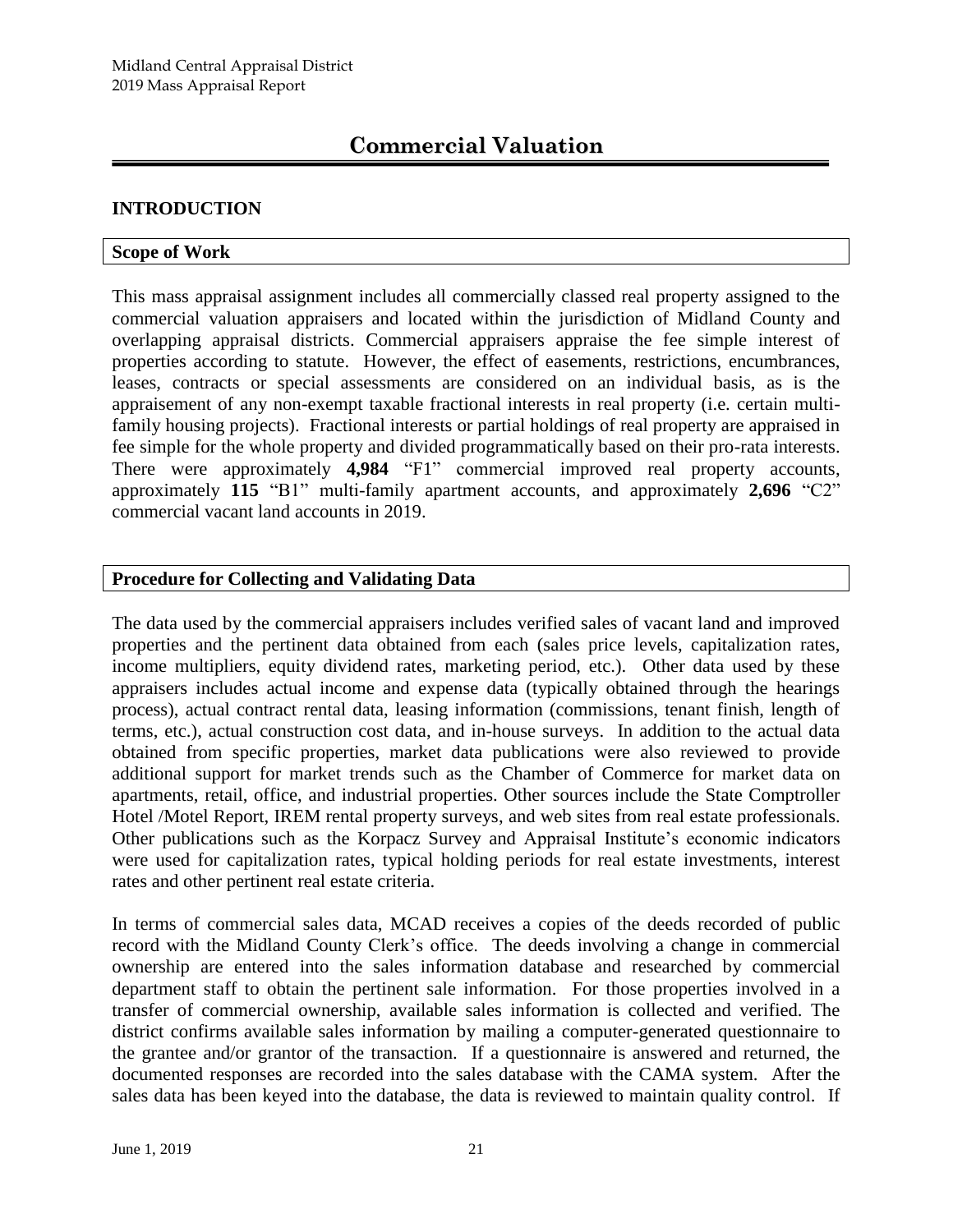no information is provided, verification is then attempted via telephone. If the sales information is still not obtained, other sources are contacted such as the brokers involved in the sale, property managers or commercial vendors. In other instances sales verification is obtained from local appraisers or others that may have the desired information. In addition, property sales information is often obtained during formal public review board hearings.

After sales information has been researched, verified, keyed into the database, the sales data is summarized and produced into book form. The confirmed sales data is categorized by property and use type and sorted by location and chronological order by sales date. These books are available for use by the appraisal staff for informal property reviews during the appeals period. The general public is restricted from sales data unless it is deemed to be classified as nonconfidential or the owner has filed a formal protest with the Appraisal Review Board whereby only sales information pertaining to the valuation of the owner's property may be obtained upon written request by the owner in accordance with provisions stated in the tax code.

# **Highest and Best Use Analysis**

The highest and best use of commercial real property is the most reasonable and probable use that generates the highest present value of the real estate as of the date of valuation. The highest and best use of any given property must be physically possible, legally permissible, financially feasible, and maximally productive. For improved properties, highest and best use is evaluated as improved and as if the site were still vacant. This assists in determining if the existing improvements have a transitional use, interim use, nonconforming use, multiple uses, speculative use, excess land, or a different optimum use if the site were vacant. For vacant tracts of land within this jurisdiction, the highest and best use is considered speculative based on the surrounding land uses. Improved properties reflect a wide variety of highest and best uses which include, but are not limited to: office, retail, apartment, warehouse, light industrial, special purpose, or interim uses.

In many instances, the property's current use is the same as its highest and best use. Highest and best use analysis insures that an accurate estimate of market value is derived. On the other hand, value in use represents the value of a property to a specific user for a specific purpose. This is significantly different than market value, which approximates market price under the following assumptions: (1) no coercion of undue influence over the buyer or seller in an attempt to force the purchase or sale, (2) well-informed buyers and sellers acting in their own best interests, (3) a reasonable time for the transaction to take place, and (4) payment in cash or its equivalent.

#### **Model Specification**

The commercial valuation function is divided into five improved property valuation groups and a vacant commercial land group. The improved real property appraisal responsibilities are categorized according to major property types which include: Multi-family or apartment, Office, Retail, Warehouse and Special use (i.e. hotels, hospitals and, nursing homes).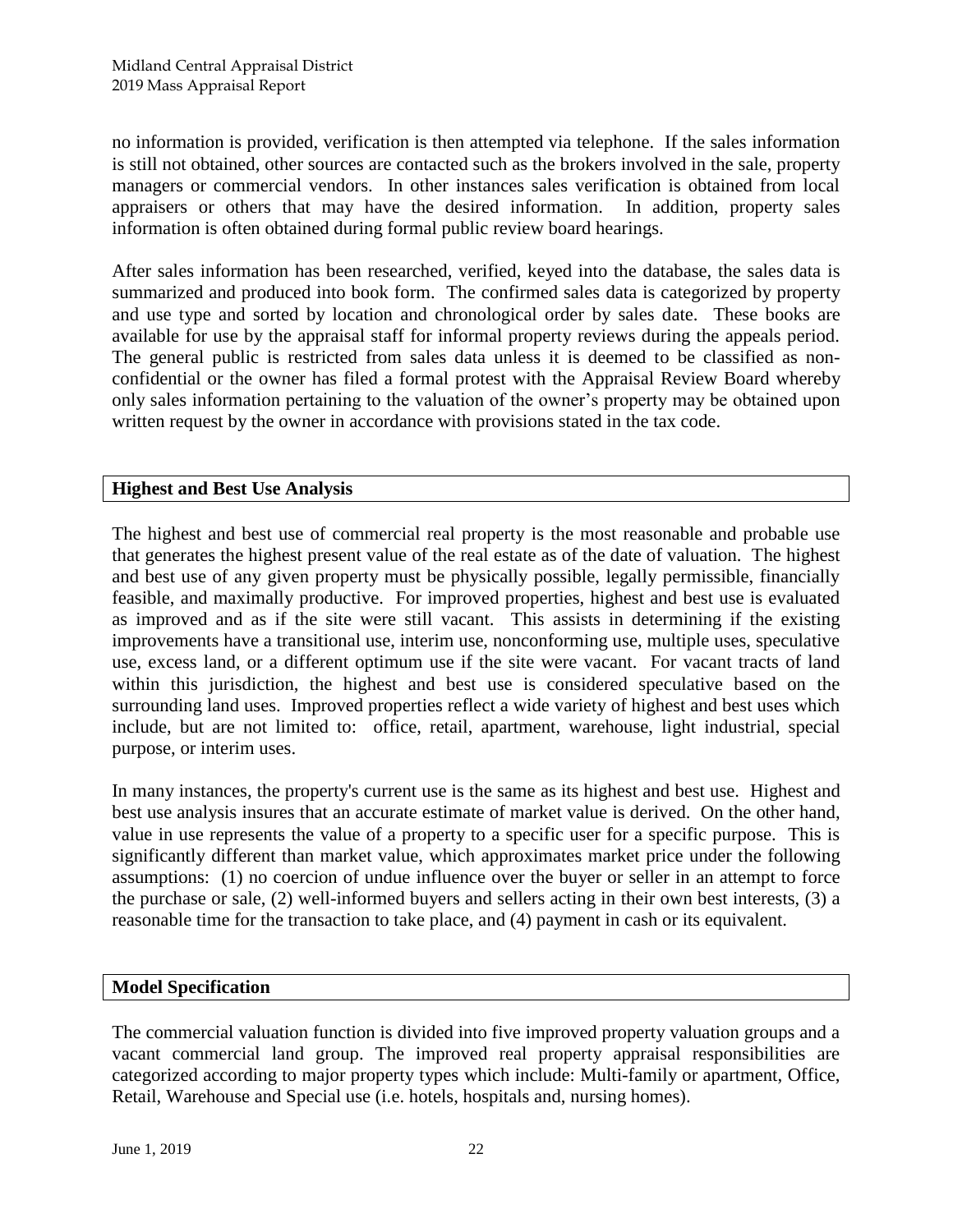The cost approach to value was applied to all improved commercial real property utilizing the comparative unit method. The district utilized national cost data reporting services as well as actual cost information on comparable properties whenever possible. Cost models were developed based data from the Marshall Swift Valuation Service. Cost models include the development of replacement cost new (RCN) value estimates of all improvements. Time and location modifiers were used as necessary to adjust the cost data in order to reflect market condition changes in costs over time. In addition, the cost approach also employs the use of sales comparison in order to develop a value estimate of the underlying land value.

The income approach to value was applied to the real property which is typically viewed by market participants as "income producing" and for which the income methodology is considered a leading value indicator. Yield capitalization techniques are employed to determine value.

The sales comparison or market approach was utilized for comparing sales of similarly improved commercial property when data was available. Proper adjustments are made to compensate for differences in properties.

All three approaches to value were considered by the commercial department in estimating market value of commercial property. The most applicable approach was used as the primary approach for each commercial valuation group.

# *Area Analysis*

Data on regional economic forces such as demographic patterns, regional location factors, employment and income patterns, general trends in real property prices and rents, interest rate trends, availability of vacant land, and construction trends and costs are collected from private vendors and public sources. Information is obtained from real estate publications and sources such as Midland's Chamber of Commerce survey reports, regional newspaper real estate articles, and the Real Estate Center at Texas A & M University. Continuing education in the form of IAAO, Texas Association of Assessing Officers (TAAO), Texas Association of Appraisal Districts (TAAD), Texas Department of Licensing and Regulation (TDLR) approved courses, and real estate seminars provide district appraisal employees a current economic outlook on Midland's real estate market. Strict adherence to these procedures ensures that appraisers consider pertinent factors and trends about the forces within the governmental bodies and cities in Midland County and within the geographic boundaries of MCAD.

# *Neighborhood Analysis*

The neighborhood is comprised of the land area and commercially classed properties located within the boundaries of this taxing jurisdiction. This area consists of a wide variety of property types including residential, commercial and industrial, and vacant acreage. Neighborhood analysis involves the examination of how physical, economic, governmental and social forces and other influences affect property values. The effect of these forces is also used to identify, classify, and organize comparable properties into smaller, manageable subsets of the universe of properties known as neighborhoods. In the mass appraisal of commercial properties these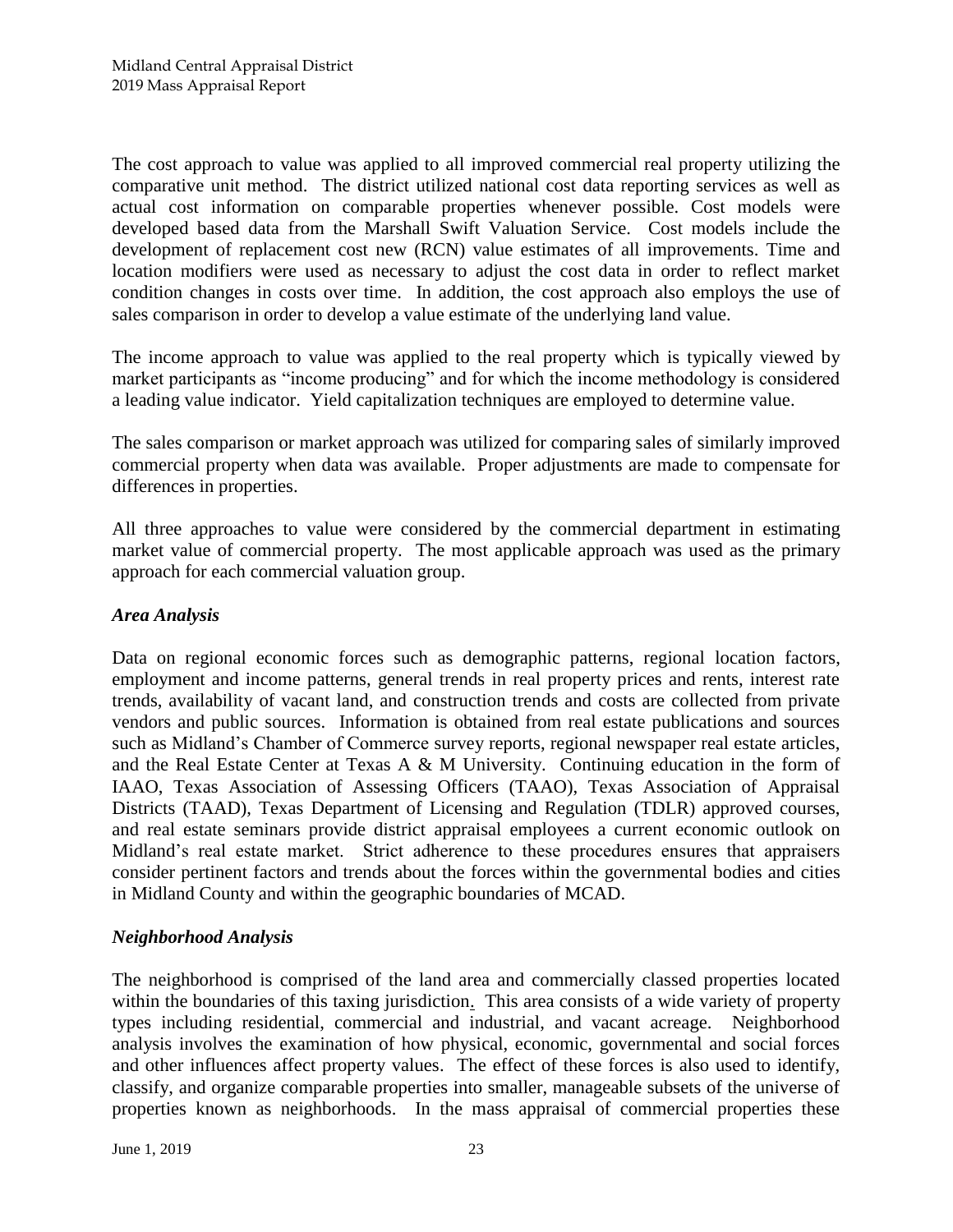subsets of a universe of properties are generally referred to as *market areas* or *economic areas*.

Economic areas are defined by each of the improved property use types (apartment, office, retail, warehouse and special use) based upon an analysis of similar economic or market forces. These include but are not limited similarities of rental rates, classification of projects (known as building class by area commercial market experts), date of construction, overall market activity or other pertinent influences. Property use type is the primary selection delineation criteria utilized by the commercial valuation system. All income model valuation (income approach to value estimates) is use specific. Economic areas are periodically reviewed to determine if redelineation is required. The geographic boundaries as well as, income, occupancy and expense levels and capitalization rates by age within each economic area for all commercial use types and its corresponding income model may be found in the district's appraisal manual.

# *Market Analysis*

A market analysis relates directly to market forces affecting supply and demand. This study involves the relationships between social, economic, environmental, governmental, and site conditions. Current market activity including sales of commercial properties, new construction, new leases, lease rates, absorption rates, vacancies, allowable expenses (inclusive of replacement reserves), expense ratio trends, and capitalization rate studies are analyzed. Local consultation with area real estate professionals are utilized lend support to the various assumptions utilized in the valuation of real estate.

#### *Model Calibration*

Model calibration involves the process of periodically adjusting the mass appraisal formulas, tables and schedules to reflect current local market conditions. Once the models have undergone the specification process, adjustments were made as needed to reflect new construction procedures, materials and/or costs, which can vary from year to year. The basic structure of a mass appraisal model can be valid over an extended period of time, with trending factors utilized for updating the data to the current market conditions.

#### **Cost Approach to Value**

# *Cost Schedules*

The cost approach to value was applied to all commercial improved real property utilizing the comparative unit method. This methodology involves the utilization of national cost data reporting services as well as actual cost information on comparable properties whenever possible. Cost models were developed using data from the Marshall Swift Valuation Service. Cost models include the derivation of replacement cost new (RCN) of all improvements. These include comparative base rates, per unit adjustments and lump sum adjustments. This approach also employs the sales comparison approach in the valuation of the underlying land value. Location modifiers are necessary to adjust cost data to reflect conditions in a specific market and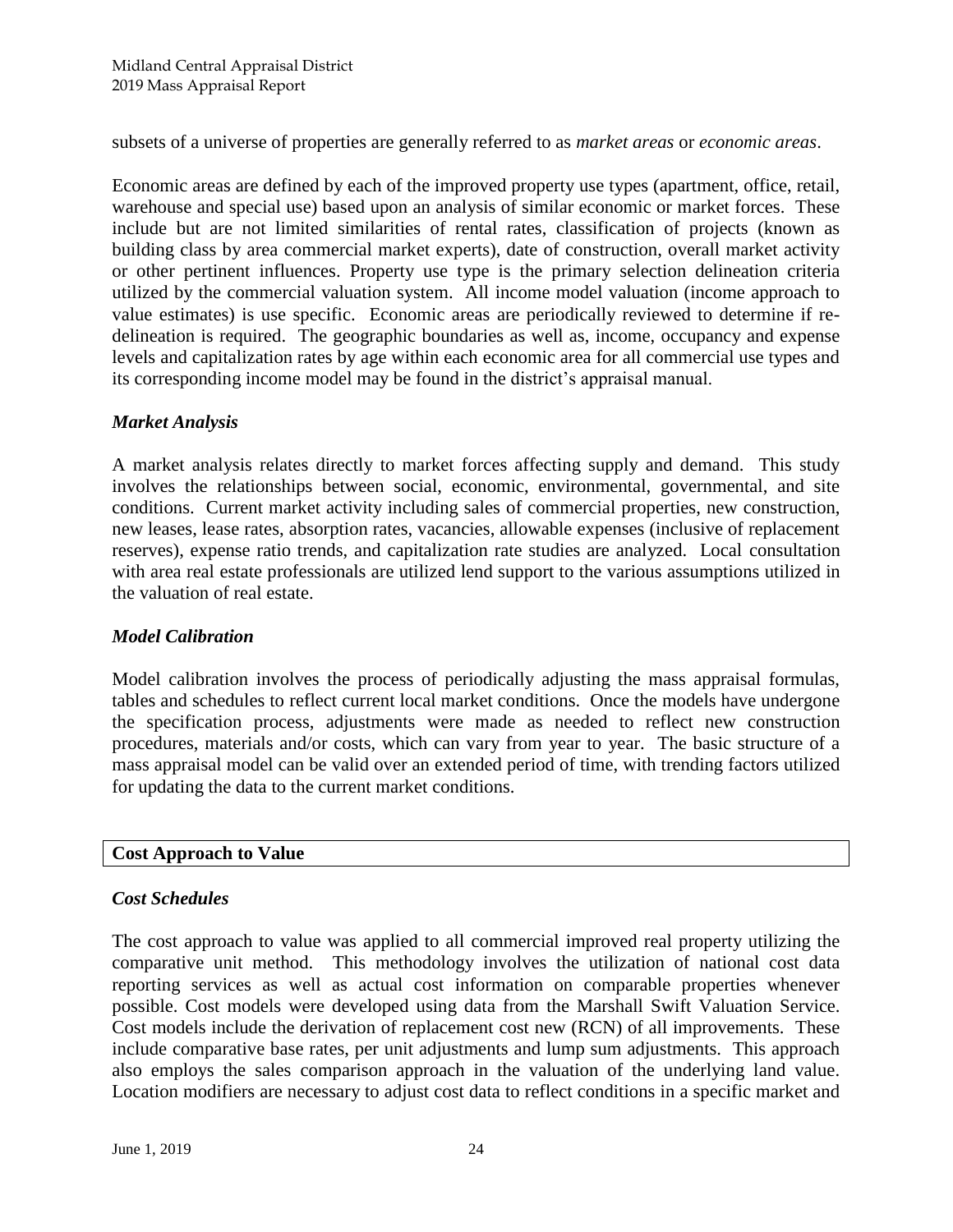changes in costs over a period of time. Because a national cost service is used as a basis for the cost models, location modifiers were used to adjust these base costs specifically for Midland market. The national cost service provides regional and local modifiers

Depreciation schedules were developed based on what is typical for each property type at that specific age. Depreciation schedules have been implemented for what is typical of each major class of commercial property by economic life categories. Schedules have been developed for improvements with 15, 20, 30, 40, 50, and 70 year expected life. These schedules were then reviewed to ensure they are reflective of current market conditions. The actual age and effective ages of commercial real improvements determined by appraisers and entered in CAMA. Effective age estimates are based on the utility of the improvements relative to where the improvement lies on the scale of its total economic life and its competitive position in the marketplace. While actual age is a matter of chronology, effective age estimates determined by property inspection and analysis by staff commercial appraisers.

Market adjustment factors such as external and/or functional obsolescence were applied as warranted. A depreciation calculation override was used when property condition or its effective age varied from the norm by appropriately noting the physical condition and functional utility of the property. These adjustments were applied to a specific property type or location as needed and were developed via ratio studies or other market analyses. It is observed that accuracy in the development of the cost schedules, condition ratings and depreciation schedules minimizes the necessity of applying this type of adjustment factor.

# **Income Approach to Value**

#### *Income Models*

The income approach to value was applied to commercial real properties which are typically viewed by market participants as "income producing", and for which the income methodology is considered a leading value indicator. The first step in the income approach pertains to the estimation of market rent on a per unit basis. This was derived primarily from surveys of actual rent furnished by property owners and from local market study publications. The per-unit rental rate was multiplied by the number of units which results in an estimate of the property's potential gross rent.

The projected vacancy and collection loss allowance was established from actual data furnished by property owners and district market surveys. This allowance accounts for periodic fluctuations in occupancy, both above and below an estimated stabilized level. The market derived stabilized vacancy and collection loss allowances were subtracted from the potential gross rent estimate to yield an effective gross rent.

The secondary income or service income was calculated as a percentage of stabilized effective gross rent and or actual data supplied by property owners and agents. Secondary income represents parking income, escalations, reimbursements, and other miscellaneous income generated by the operations of real property. The secondary income estimate was derived from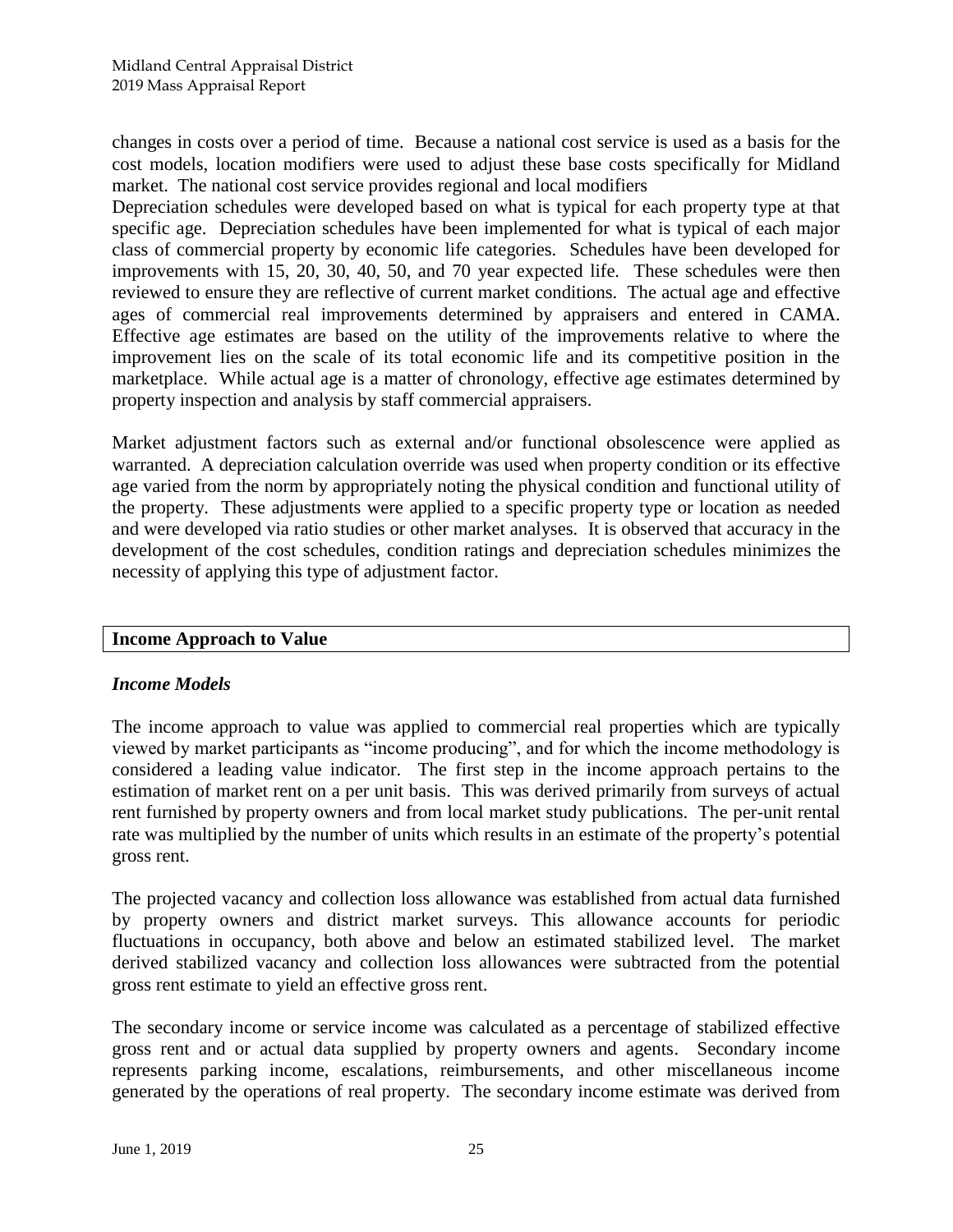actual data collected and available market information and was added to the effective gross rent to arrive at an effective gross income.

Allowable expenses and expense ratio estimates were based on a study of the local market, with the assumption of *prudent management*. An allowance for non-recoverable expenses such as leasing costs and tenant improvements were included in the expenses. A non-recoverable expense represents costs that the owner pays to lease rental space. Different expense ratios were developed for different types of commercial property based on use. Actual expense data for the subject property was used when available for analysis and confirmation of model estimates. For instance, retail properties are most frequently leased on a triple-net basis, whereby the tenant is responsible for his pro-rata share of taxes, insurance and common area maintenance. In comparison, a general office building is most often leased on a base year expense stop. This lease type stipulates that the owner is responsible for all expenses incurred during the first year of the lease. However, any amount in excess of the total per unit expenditure in the first year is the responsibility of the tenant. Expense ratios were implemented based on the commercial property type.

Another form of allowable expense which was considered is the replacement of short-lived items (such as roof or floor coverings, air conditioning or major mechanical equipment or appliances) requiring expenditures of large lump sums. When these capital expenditures are analyzed for consistency and adjusted, they may be applied on an annualized basis as stabilized expenses. When performed according to local market practices by commercial property type, these expenses when annualized are known as replacement reserves.

Subtracting the allowable expenses (inclusive of non-recoverable expenses and replacement reserves) from the effective gross income (GRI), results in income estimate known as the net operating income (NOI). Various appraisal techniques were applied to convert the (NOI) into an estimate of market value (MV). Factors, also known as rates and multipliers, used for value conversion include gross income multipliers (GRI), overall capitalization rates (OR), and discount rates. These rates and multipliers also vary between property types, as well as by location, quality, condition, design, age, and other factors. Therefore, application of the various rates and multipliers was based on a thorough analysis of the market.

# *Yield Capitalization Analysis and Techniques*

An appraisal technique known as Capitalization Analysis was used to develop the district's income approach models. This methodology involves the capitalization of net operating income (NOI) as an indication of market value for a specific property types. Capitalization rates are obtained utilizing recognized appraisal methods including; build-up method, market extraction, or appraisal expert surveys. Capitalization rates which are derived by market extraction typically provide the most accurate method, whereby these rates are obtained from analyzing the actual income and expense data obtained from the sale of commercial property The built-up method or "band-of-investment" method of capitalization rate development relates to satisfying the market return requirements of both the debt and equity positions of a real estate investment. This information is typically obtained from real estate and financial publications.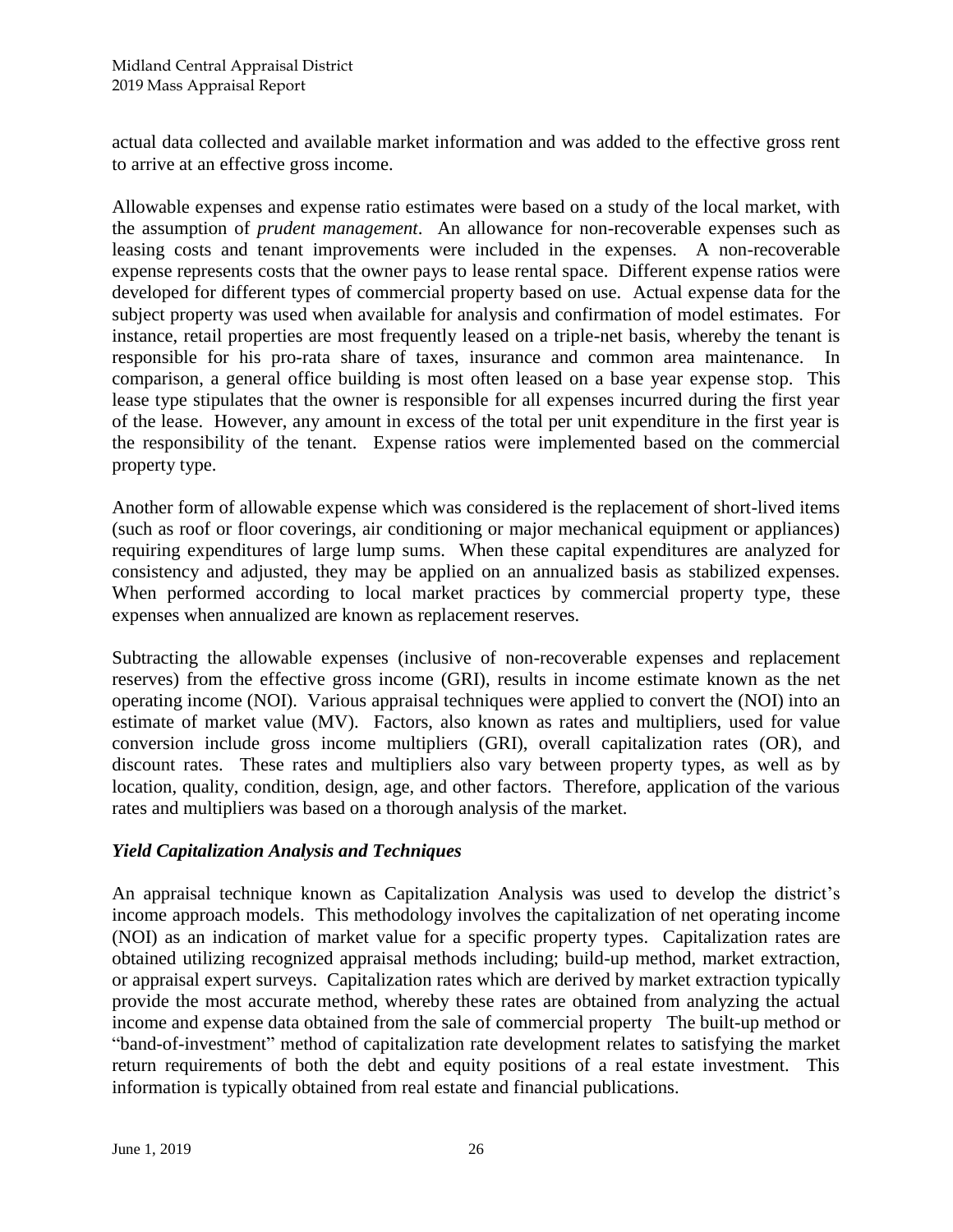# *Direct Capitalization*

The appraisal district's primary yield capitalization method for the valuation of commercial property was that of Direct Capitalization. This technique was applied to specific properties with relatively stabilized occupancy. Properties with higher than normal vacancy valued by Direct Capitalization whereby rent loss is compensated for by multiplying the rental rate by the percent difference of the property's stabilized occupancy and its actual occupancy. Build out allowances (for first generation space or retrofit/second generation space as appropriate) and leasing expenses are added to the rent loss estimate. The total adjusted loss from these real property operations is discounted using an acceptable risk rate. The discounted value, inclusive of rent loss due to extraordinary vacancy or build out allowances and leasing commissions, becomes the rent loss concession and is deducted from the value indication of the property at stabilized occupancy

The direct capitalization calculations of all appropriate properties were processed and recorded via the use of Microsoft Excel spreadsheets, after which the final values of appropriate properties were entered into the district primary CAMA program.

# *Discounted Cash Flow Analysis*

Another valuation method use to value income producing commercial property is Discount Cash Flow Analysis (DCF). Discounted Cash Flow analysis is defined as "a set of procedures in which an appraiser specifies the quantity, variability, timing, and duration of periodic income, as well as the quantity and timing of reversions and discounts each to its present value at a specified yield rate." This technique takes the future benefits or "incomes" and converts these benefits into an indication of present value by discounting each future benefit at an appropriate yield rate. The formula is expressed as follows:

PV = 
$$
\frac{CF_1}{1+Y} + \frac{CF_2}{(1+Y)^2} + \frac{CF_3}{(1+Y)^3} + \dots + \frac{CF_N}{(1+Y)^N}
$$

Where PV represents "present value"; CF represents "cash flow"; Y represents "yield rate."

The DCF calculations of all appropriate properties were processed and recorded via the use of Microsoft Excel spreadsheets, after which the final values of appropriate properties were entered into the district primary CAMA program.

Care was taken by the chief appraiser and the commercial department's management and appraisal staff to choose the appropriate income value technique for the type of property being appraised and in applying these methods in a uniform and equal way within the particular class and subclasses of commercial property being evaluated on a mass basis. In doing so, the district ensures same or similar appraisal methods and techniques are used to appraisal the same or similar kinds of properties.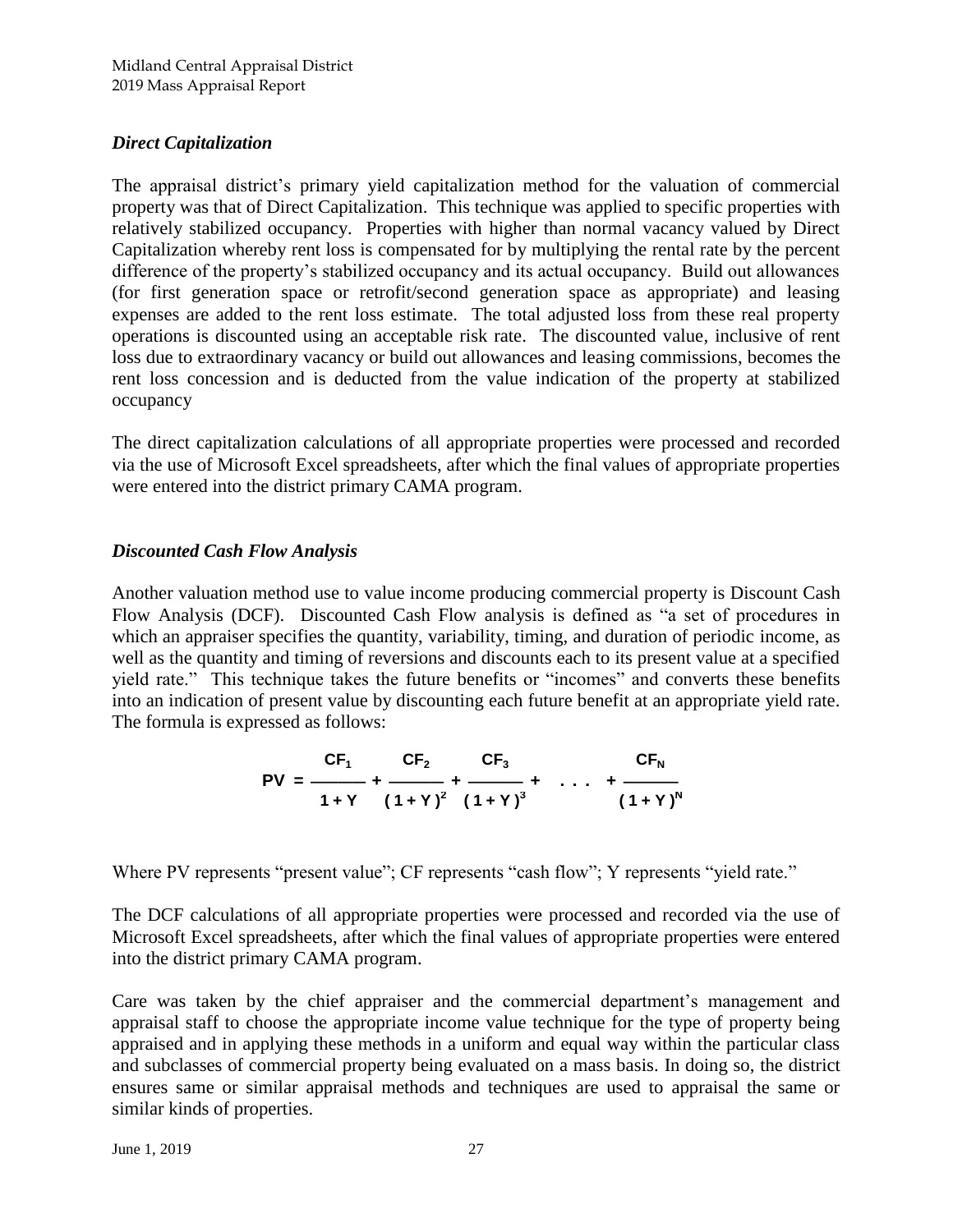# **Sales Comparison Approach**

The Sales Comparison Approach is often referred to as the "market approach" and the terms are used interchangeably. While all three approaches to value are based on data derived from the market place, the Sales Comparison Approach directly compares a subject property's characteristics with those of comparable properties which have recently sold in similar transactions. For the appraisal of commercial real property, the appraisal district utilized this approach in comparing the recent sales of improved commercial real properties to similar and comparable real commercial property accounts on the district's appraisal roll.

Pertinent data from actual sales of commercial properties, both vacant and improved, was collected throughout the year in order to obtain relevant information which could be used for valuation analysis. Sales of similarly improved properties provided verification of commercial depreciation schedules used in the cost approach. In addition, analysis of sales data allowed the appraiser to derive yield rates and multipliers used in the income approach to value.

The commercial appraisal staff collected, recorded, and analyzed the commercial sales information. A database on commercial sale information is maintained within the district's CAMA software system. When sales information was available, a property sales grid was created using MS Excel spreadsheets in order to adjust and compare select commercial properties for cost-model verification and for the development of commercial market adjustment factors.

In addition, the commercial property sales information was used to check the uniformity and accuracy of the district's commercial real property income models by comparing the appraised values to recent verified commercial property sales. This comparison allows the commercial appraiser-analysis to adjust criteria of income model parameters. Based on the analysis available sales information, commercial cost and income models were modified to reflect market conditions

Since Texas is a non-disclosure state, publically available commercial sales information is highly limited. This lack of available information limits the appraisal district's availability to utilize pertinent sales information. The scarcity of relevant sale information often restricts the appraisal district's application of the sales comparable approach for mass appraisal of commercial real and personal property.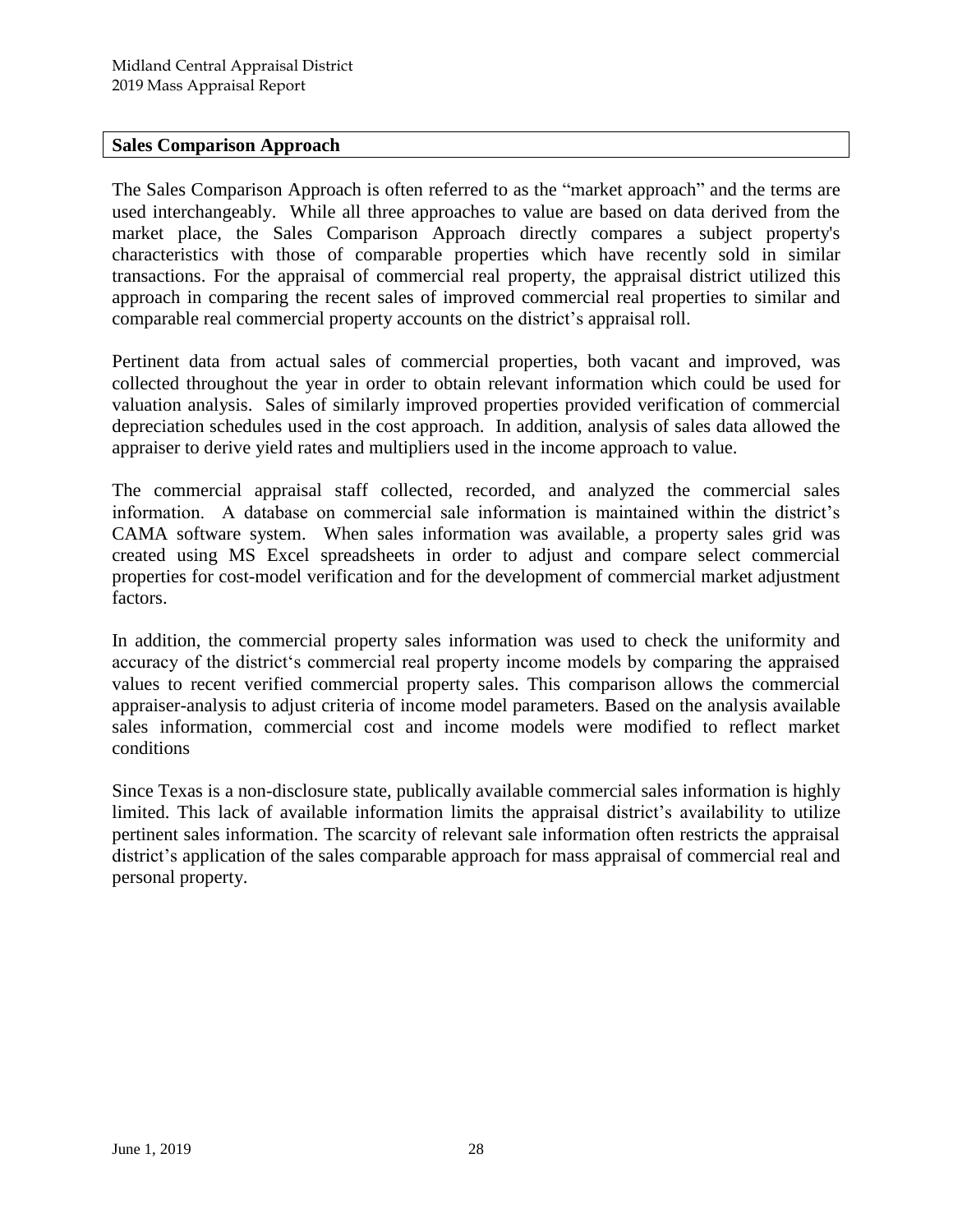#### **Review of Value Estimates**

### *Field Review*

Commercial appraisers field review, to the extent possible, properties or economic areas experiencing remodeling, renovations, or retrofits, changes in occupancy levels or rental rates, new leasing activity, new construction, or wide variations in sale prices. Additionally, the appraiser-analyst performs an on-site field review of subjective data items such as building class, quality of construction (known as cost modifiers), condition, and physical, functional and economic obsolescence factors contributing significantly to the market value of the property. In some cases field reviews are warranted when sharp changes in occupancy or rental rate levels occur between building classes or between economic areas. With preliminary estimates of value in these targeted areas, the appraiser-analyst test computer assisted values against their own appraisal judgment. While in the field, the appraiser physically inspects sold and unsold properties for comparability and consistency of values.

# *Office Review*

Office reviews were completed on properties not subject to field inspections and were performed in compliance with procedures and guidelines contained in Midland Central Appraisal District's Appraisal Manual. The district's Appraisal Manual outlines the application of the three approaches to value as well as special-valuation methods deemed applicable. The district's appraisal manual details derivation of final value estimates by property use type. This manual is maintained and updated frequently.

Office review consists of analyzing the pertinent data for each property, as well as comparing the previous values (two year value history) to the proposed value conclusions of the various approaches to value. The appraiser may review methodology for appropriateness to ascertain that it was completed in accordance with USPAP or more stringent statutory and district policies. Previous values resulting from protest hearings are individually reviewed to determine if the value remains appropriate for the current year based on market conditions

In addition to on-site inspection, the appraisers used in-house information obtained from the district's geographic information system (GIS) to review cadastral maps for parcel lines, flood data, zoning, and jurisdictional boundaries. The district's mapping system utilizes ArcGIS software licensed by ESRI. The appraisers also used oblique and orthogonal aerial imagery for property inspection, measurement, and verification. The appraisal district has joined with local governmental entities in a joint effort to obtain and maintain aerial imagery data. The appraisal district uses Pictometry aerial imagery services and products for these purposes.

Once the appraiser is satisfied with the level and uniformity of value for the commercial property being reviewed, the estimates of value go through a process from CAMA to an ad valorem administrative review. Valuation edits were used to review accounts for value anomalies before the final estimate of value was released for notification.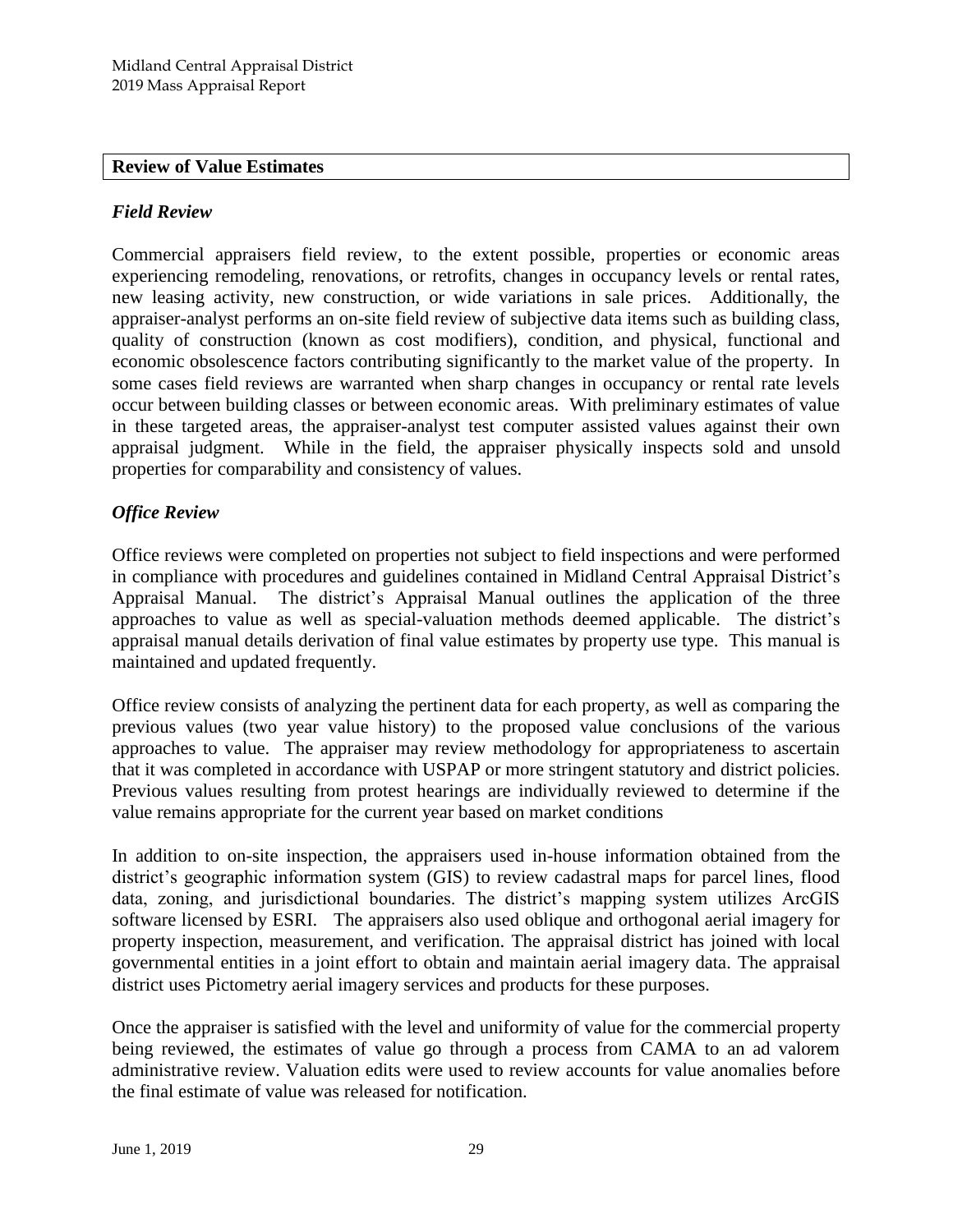# **Appraisal Performance Tests Used and Performance Measures Attained**

#### *Statistical and Capitalization Analysis*

Statistical analysis of final values is an essential component of quality control. This methodology represents a comparison of the final value against the standard and provides a concise measurement of the appraisal performance. Statistical comparisons of many different standards are used including sales of similar properties, the previous year's appraised value, audit trails, value change analysis and sales ratio analysis.

Appraisal statistics of central tendency and dispersion generated from sales ratios are available for each property type. These summary statistics including, but not limited to, the weighted mean, standard deviation and coefficient of variation, provide the analysts an analytical tool by which to determine both the level and uniformity of appraised value of a particular property type. The level of appraised values can be determined by the weighted mean for individual properties within a specific type, and a comparison of weighted means can reflect the general level of appraised value. Review of the standard deviation and the coefficient of variation can discern appraisal uniformity within a specific property type.

The appraiser reviews every commercial property type annually through sales ratio analysis. Ratio studies are used to compare the recent sales prices of properties to the appraised values of the sold properties. The ratio study affords the appraiser-analyst an excellent means of judging the present level of appraised value and uniformity of the appraised values. The appraiser, based on the sales ratio statistics and designated parameters for valuation update, makes a preliminary decision as to whether the value level of a particular property type needs to be updated in an upcoming reappraisal, or whether the level of market value is at an acceptable level.

Potential gross rent estimates, occupancy levels, secondary income, allowable expenses (inclusive of non-recoverable items and replacement reserves), net operating income and capitalization rate and multipliers are continuously reviewed utilizing frequency distribution methods or other statistical procedures or measures. Income model conclusions are compared to actual information obtained on individual commercial properties during the hearings process as well as information from published sources and area professionals.

#### *Sales Ratio Studies*

Sales ratios are generated by property-use type from the sales database in the CAMA system software. Assigned manager-appraisers utilize desktop applications such as Microsoft Office suite Access and Excel programs to evaluate subsets of data by property category type or a specific and unique data item. Desktop computers are utilized as needed to allow for analysis based on building class, structure age, and other factors. Often on-site field checks are conducted to insure the ratios produced are accurate and the appraised values utilized are based on accurate property data characteristics. These ratio studies aid the appraiser by providing an indication of market activity by economic area or changing market conditions.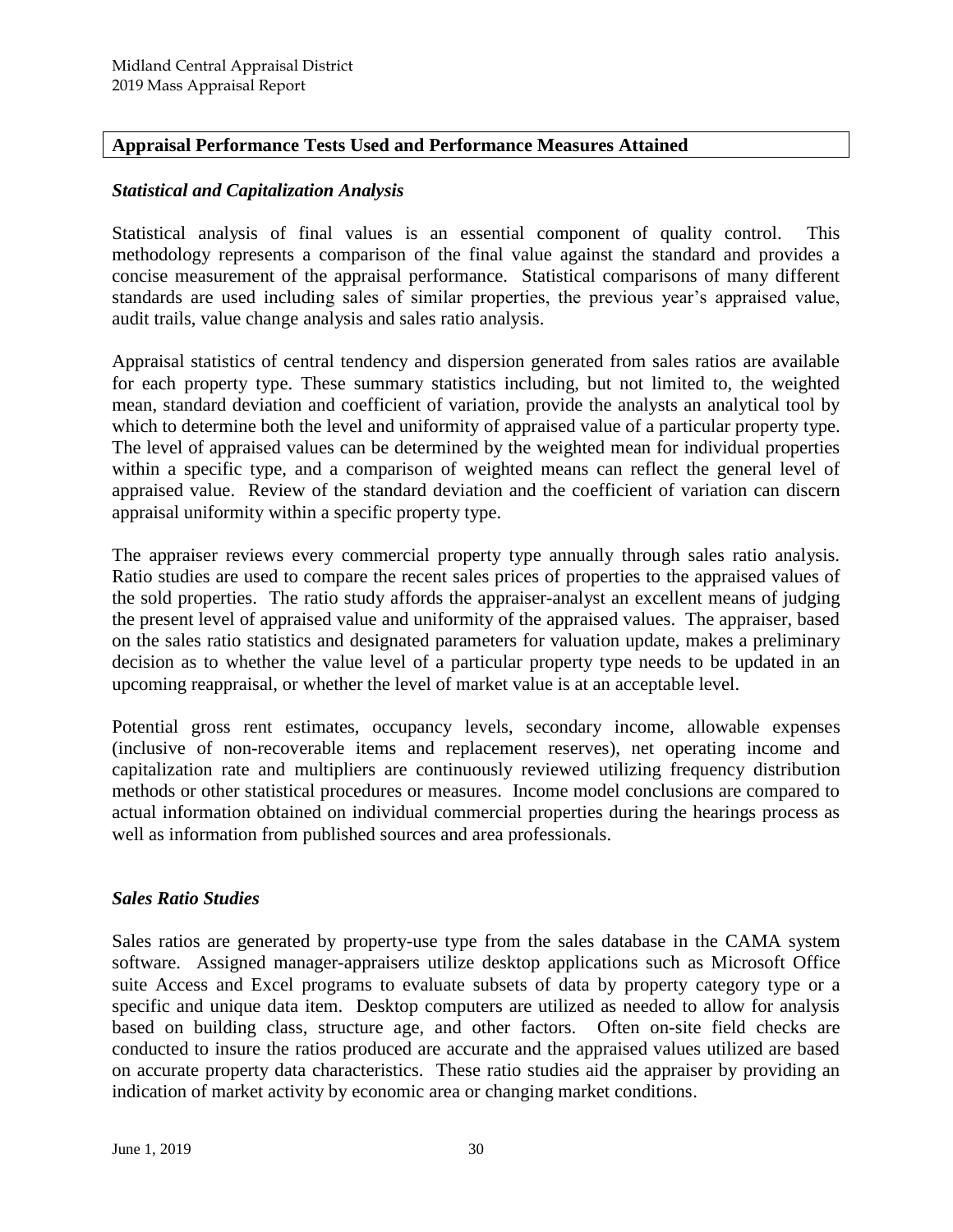# *Comparative Appraisal Analysis*

Commercial managers and/or appraisers perform an average unit value comparison in addition to a traditional ratio study. These studies are performed on commercially classed properties by property use type, (such as apartment, office, retail and warehouse usage or special use). The objective to this evaluation is to determine appraisal performance of sold and unsold properties.

Commercial appraisers examine average unit prices of sales and average unit appraised values of the same parcels and the comparison of average value changes of sold and unsold properties. These studies are conducted on substrata such as building class and on properties located within various economic areas.

| <b>NAME</b>     | TITLE.                    | <b>TDLR</b> | TYPE of ASSISTANCE                                                                                               |
|-----------------|---------------------------|-------------|------------------------------------------------------------------------------------------------------------------|
| Dennis H. Rambo | Assistant Chief Appraiser | 69102       | Supervises commercial appraisal<br>activity. Develops and tests<br>commercial valuation models                   |
| Carmen Rodelo   | Commercial Manager        | 71357       | Supervise the appraisal of personal<br>property. Update personal property<br>aircraft values                     |
| Larry Clements  | Commercial Appraiser      | 74441       | Appraise commercial property.<br>Perform survey and site inspections.<br><b>Commercial Modeling and Analysis</b> |

#### **COMMERCIAL STAFF PROVIDING SIGNIFICANT MASS APPRAISAL ASSISTANCE**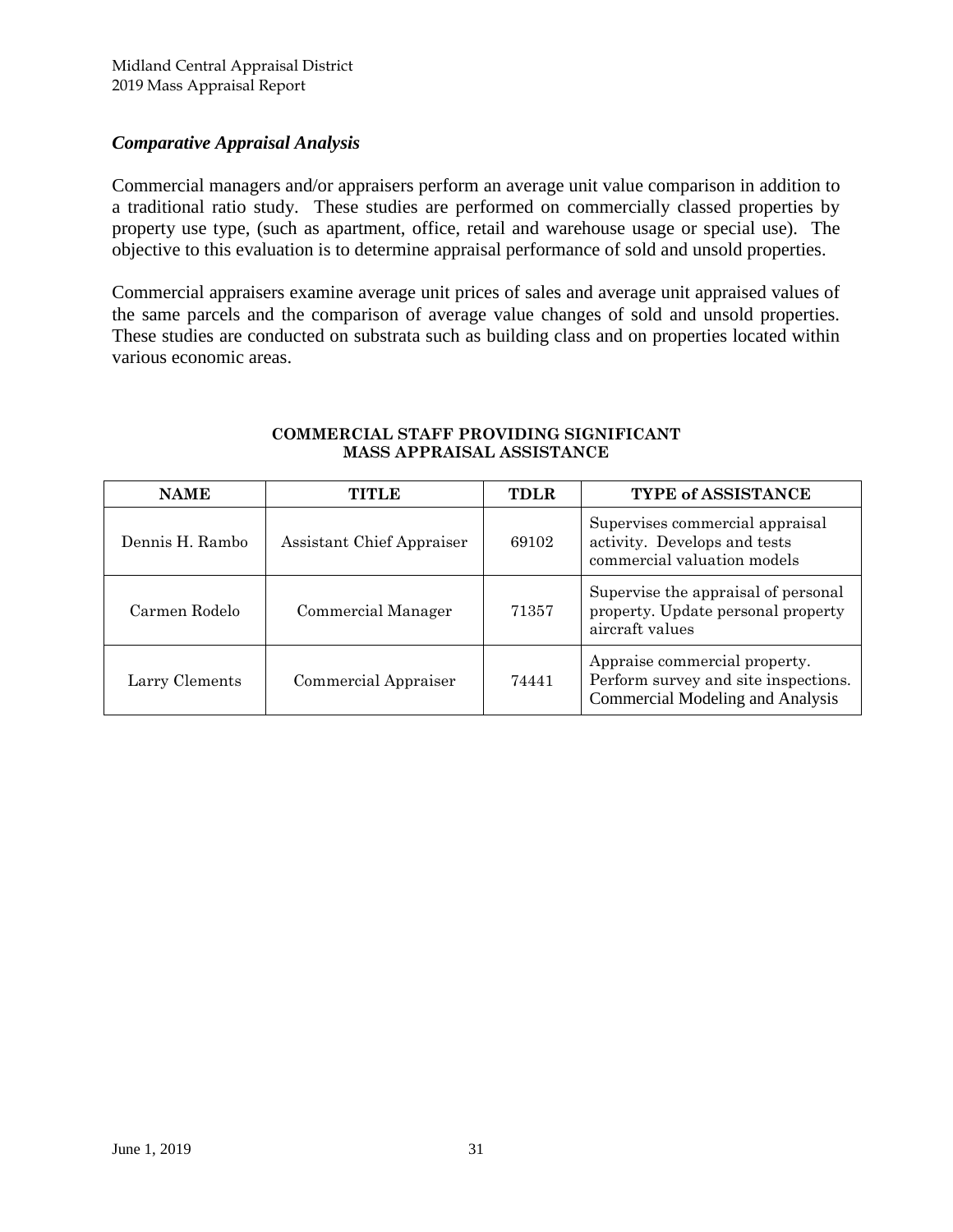# **Industrial Valuation**

The Midland Central Appraisal District contracts with the firm Prichard and Abbott for the valuation of commercial industrial real and personal property. Prichard and Abbott has prepared a separate and distinct mass valuation report pertaining to industrial property on behalf of the appraisal district for the current tax year. The mass industrial valuation report is made in accordance to current USPAP requirements and standards. These accounts are coded property type "I" in the district's CAMA system. There were approximately **6,154** category industrial personal property accounts in 2019.

Midland Central Appraisal District maintains a copy of the industrial valuation report on file for public inspection and review.

# *District Staff Providing Significant Assistance to Valuation Contractors*

| <b>NAME</b>        | TITLE                        | <b>TDLR</b> | <b>TYPE of ASSISTANCE</b>                                                                    |
|--------------------|------------------------------|-------------|----------------------------------------------------------------------------------------------|
| Zach Kohn          | Personal Property<br>Manager | 74394       | Supervise the appraisal of personal<br>property. Update personal property<br>aircraft values |
| Natalie Villanueva | Information<br>Services      | N/A         | Provides assistance with information and<br>data requests by contractor.                     |
| Tommy Sorrells     | Appraisal Clerk              | N/A         | Provides assistance with information and<br>data requests by contractor                      |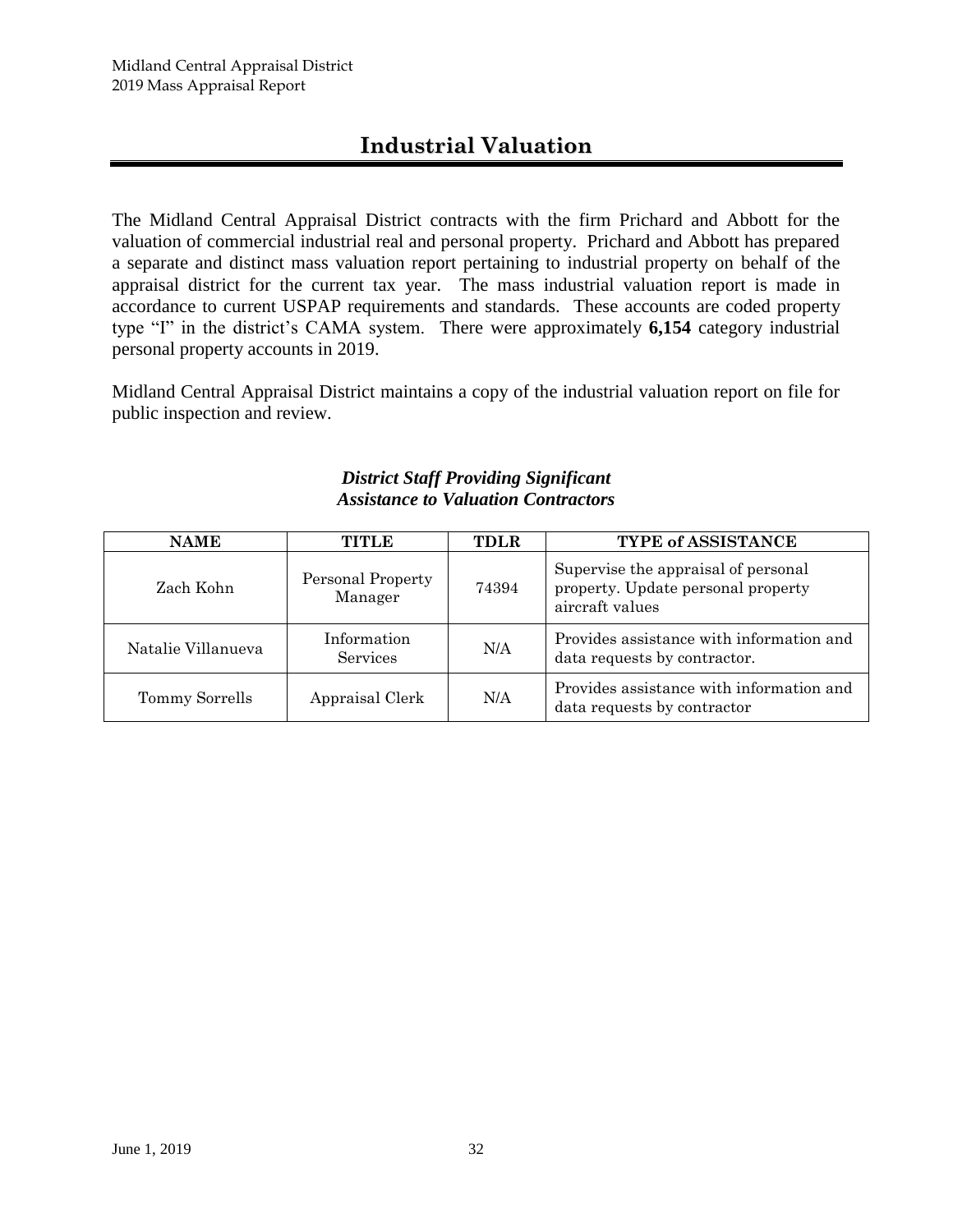# **Business Personal Property Valuation**

#### **INTRODUCTION**

#### **Scope of Work**

The personal property appraisers are responsible for developing fair and uniform market values for business personal property located within the district. There are four different personal property types appraised by the personal property appraisers: Business Personal Property accounts; Leased Assets; Vehicles; and Multi-Location Assets. These accounts are coded property type "L" in the district's CAMA system. There were approximately 8**,717** business personal property accounts located in Midland County in tax year 2019. The district reviews the value of business personal property on an annual basis.

#### **Procedure for Collecting and Validating Data**

A common set of data characteristics for each personal property account in Midland County is collected in the field and data entered to the district's server computer. Data derived from the personal property characteristics drive the computer-assisted personal property appraisal (CAPPA) system. There are three appraisers assigned to the discovery and collection of business personal property data.

Personal property data collection procedures are published and distributed to all appraisers involved in the appraisal and valuation of personal property. The appraisal procedures are reviewed and revised to meet the changing requirements of field data collection. The most recent revision of the personal property data collection procedures was in 2019.

#### **Sources of Data**

#### *Business Personal Property*

In addition to data collected and verified by the field appraisers, various publications and informational sources are used to discover business personal property; these sources include but are not limited to: the internet, chamber of commerce surveys, yellow pages, recorded instruments, and state sales tax listings. In addition, the County Tax-Assessor, governmental officials, newspapers, and the public often provide the appraisal district with information regarding new personal property and other relevant facts pertaining to property valuation.

#### *Leased Vehicles and Multi-Location Assets*

The Houston based firm, InfoNations Inc., provides MCAD with a listing of vehicles within Midland County. This vendor develops vehicle listing from the Texas Department of Transportation (DOT) Title and Registration Division records. MCAD also uses national and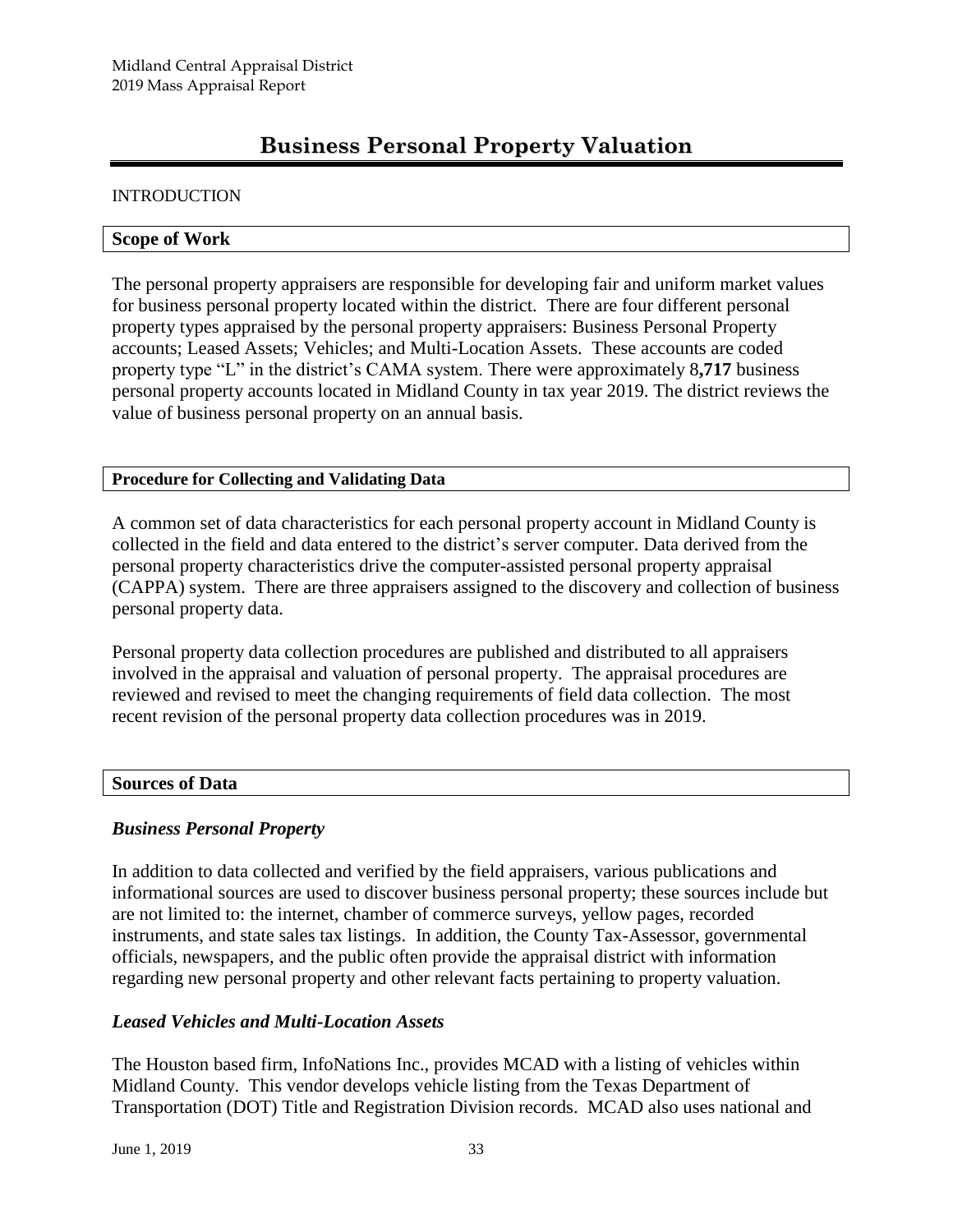regional publications to research vehicle value benchmarks. Other sources of data include property owner renditions and field inspections.

The primary source of leased and multi-location assets is property owner renditions of property. Other sources of data include field inspections.

#### **Highest and Best Use Analysis**

The highest and best use of property is the reasonable and probable use that supports the highest present value as of the date of the appraisal. The highest and best use must be physically possible, legal, financially feasible, and productive to its maximum. The highest and best use of taxable business personal property is normally its current use.

#### **Model Specification**

#### SIC Code Analysis

Four digit numeric codes, called Standard Industrial Classification (SIC) codes, were developed by the federal government to identify business entities having common attributes. These classifications are used by MCAD as a way to delineate personal property by business type. MCAD has further stratified these codes by adding alpha suffixes to SIC codes in order to group business types that have similar personal property characteristics.

SIC code identification and delineation is the cornerstone of the personal property valuation system at the district. All of the personal property analysis work done in association with the personal property valuation process is SIC code specific. There are over 400 personal property SIC codes. SIC codes are delineated based on observable aspects of homogeneity and are periodically reviewed to determine if further stratification is warranted.

#### **Model Calibration**

#### Cost Schedules

The personal property coordinator builds cost schedules based on SIC codes. Cost data from property owner renditions, hearings, Comptroller of Public Accounts state schedules, and published cost guides are utilized to develop the cost schedules. The cost schedules are reviewed as necessary to conform to changing market conditions. The schedules are typically in a "price per square foot" format, although some SIC codes are in a "unit price" format. Unit-in-place property includes hotels in which property is valued on a "per room" basis.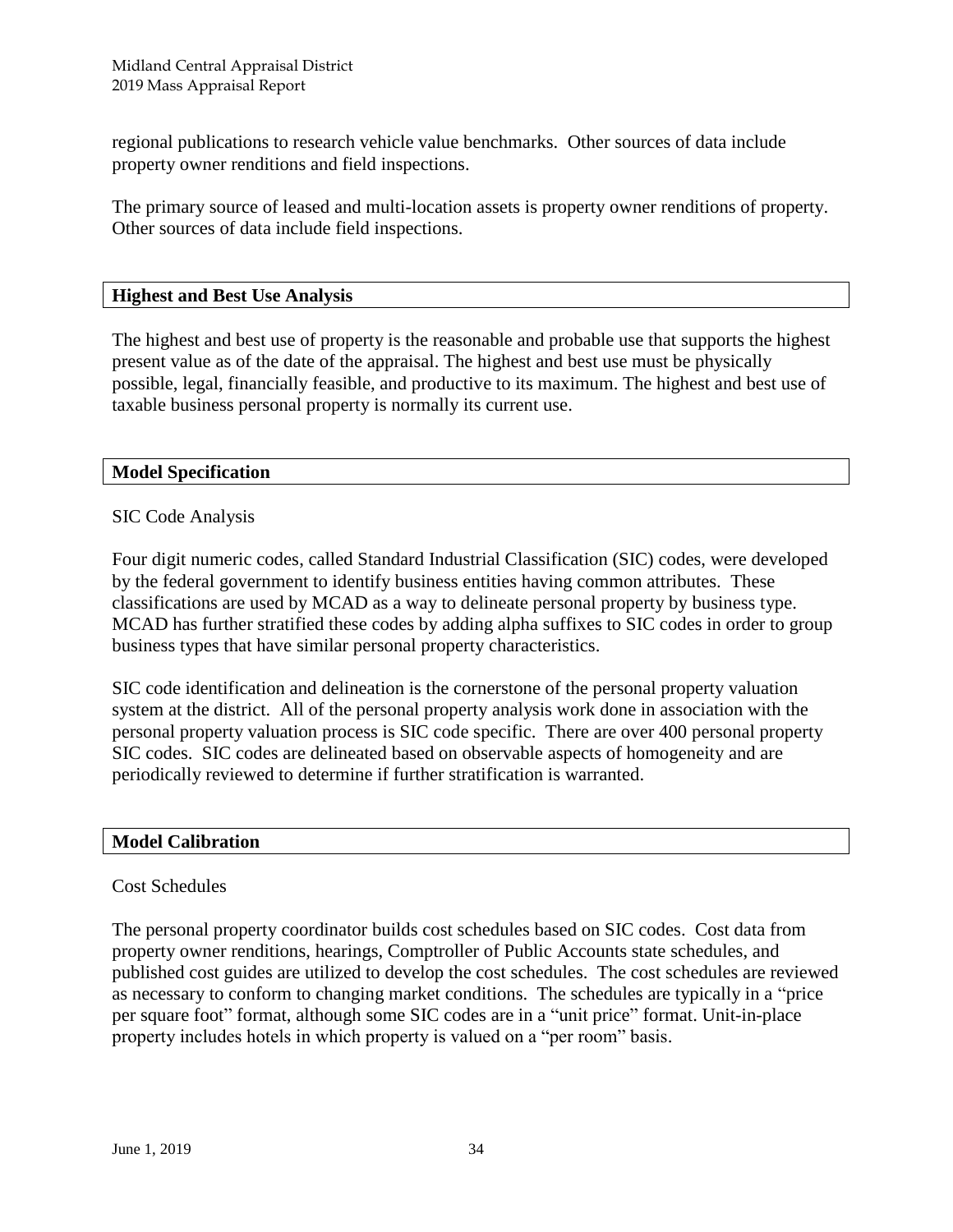Midland Central Appraisal District 2019 Mass Appraisal Report

Statistical Analysis

Summary statistics including, but not limited to, the median, weighted mean, and standard deviation provide the analysts an analytical tool by which to determine both the level and uniformity of appraised value by SIC code. Review of the standard deviation can discern appraisal uniformity within SIC codes.

# **Final Models: Depreciation Schedule and Trending Factors**

# *Business Personal Property*

The primary approach to the valuation of business personal property is the cost approach. The replacement cost new (RCN) is either developed from property owner reported historical cost or from developed valuation models. The trending factors used to develop RCN are based on published valuation guides. The percent good depreciation factors are also based on published valuation guides. The index factors and percent good depreciation factors are used to develop present value factors (PVF), by year of acquisition, as follows:

# PVF = INDEX FACTOR x PERCENT GOOD FACTOR

The PVF is used as an "express" calculation in the cost approach. The PVF is applied to reported historical cost as follows:

# MARKET VALUE ESTIMATE = PVF x HISTORICAL COST

This mass appraisal PVF schedule is used to ensure that estimated values are uniform and consistent within the market.

# *Computer Assisted Personal Property Appraisal (CAPPA)*

The CAPPA valuation process has two main objectives: 1) Analyze and adjust existing SIC models. 2) Develop new models for business classifications not previously integrated into CAPPA. The delineated sample is reviewed for accuracy of SIC code, square footage, field data, and original cost information. Models are created and refined using actual original cost data to derive a typical replacement cost new (RCN) per square foot for a specific category of assets. The RCN per square foot is depreciated by the estimated age using the depreciation table adopted for the tax year.

The data sampling process is conducted in the following order: 1) Prioritizing Standard Industrial Classification (SIC) codes for model analysis. 2) Compiling the data and developing the reports. 3) Field checking the selected samples. The models are built and adjusted using internally developed software. The models are then tested against the previous year's data. The typical RCN per square foot (or applicable unit) is determined by a statistical analysis of the available data.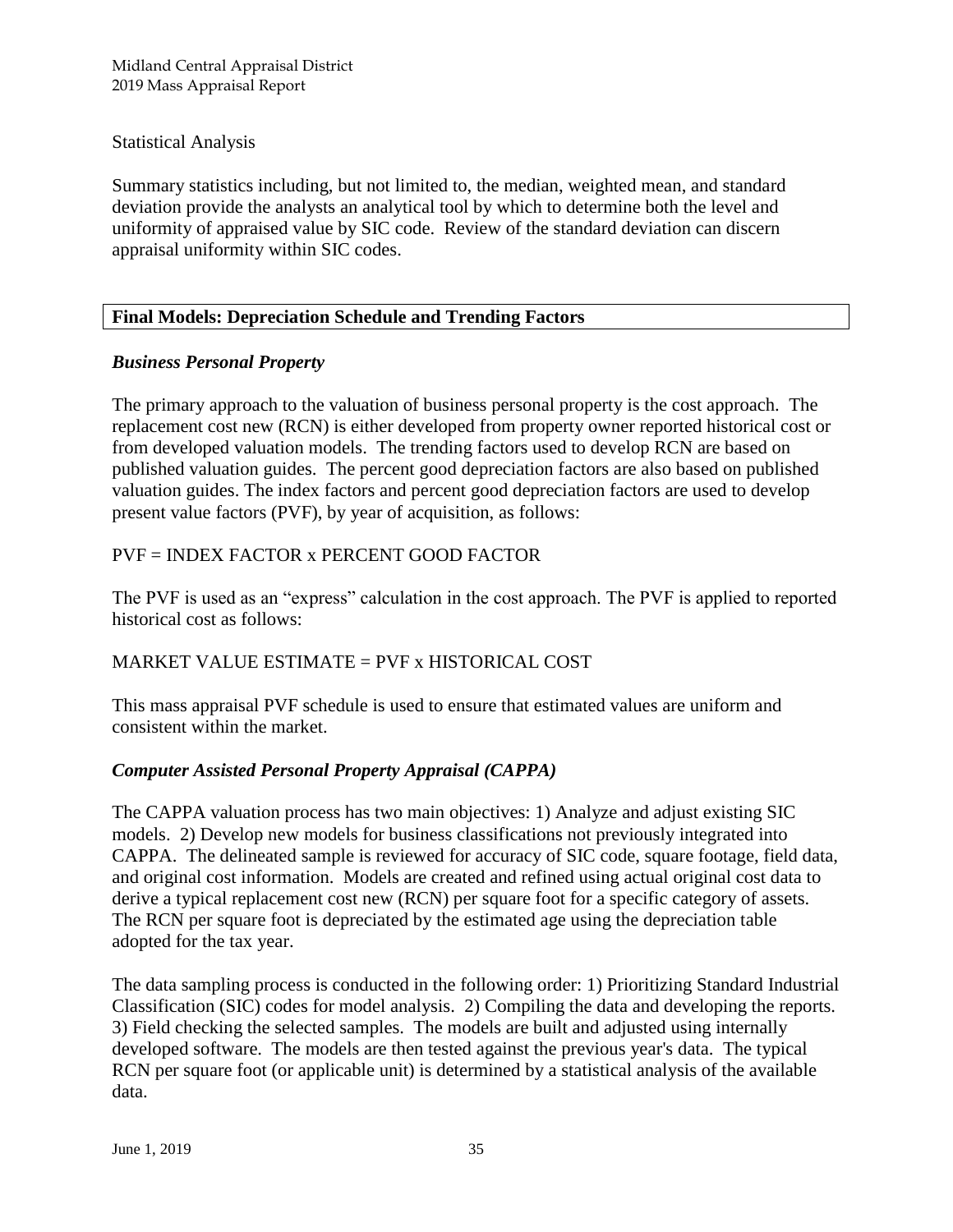CAPPA model values are used in the general business personal property valuation program to estimate the value of new accounts for which no property owner's rendition is filed. Model values are also used to establish tolerance parameters for testing the valuation of property for which prior data years' data exist or for which current year rendered information is available. The calculated current year value or the prior year's value is compared to the indicated model value by the valuation program. If the value being tested is within an established acceptable percentage tolerance range of the model value, the account passes that range check and moves to the next valuation step. If the account fails the tolerance range check, it is flagged for individual review. Allowable tolerance ranges may be adjusted from year to year depending on the analysis of the results of the prior year.

# *Vehicles and Leased and Multi-Location Assets*

Value estimates for vehicles are provided by the outside vendor InfoNations, and are based on NADA published book values and Hunter McLean published book values. Vehicles which are not valued by the vendor are valued by an appraiser using PVF schedules or published guides.

Leased and multi-location assets are valued using the PVF schedules mentioned above. If the asset to be valued in this category is a vehicle, then published book values or similar values provided by a vehicle data vendor are adjusted according to current economic criteria. Assets that are not valued by the vendor are valued by an appraiser using PVF schedules or published guides.

#### **How Estimates are reviewed**

#### *Business Personal Property*

A valuation computer program exists in a computer server environment that identifies accounts in need of review based on a variety of conditions. Property owner renditions, accounts with field or other data changes, accounts with prior hearings, new accounts, and SIC cost table changes are all considered. The accounts are processed by the valuation program and pass or fail preset tolerance parameters by comparing appraised values to prior year and model values. Appraisers individually review accounts that fail the tolerance parameters.

#### *Vehicles and Leased and Multi-Location Assets*

A vehicle master file is received on CD media from an outside vendor. Existing vehicles in the MCAD system from the prior year are programmatically matched to current DOT records. The vehicles remaining after the matching process are sorted by owner name and then prioritized by the number of vehicles owned. These vehicles are then matched to existing accounts and new accounts are created as needed. Vehicles that are not valued by the vendor are valued by an appraiser using PVF schedules or published guides.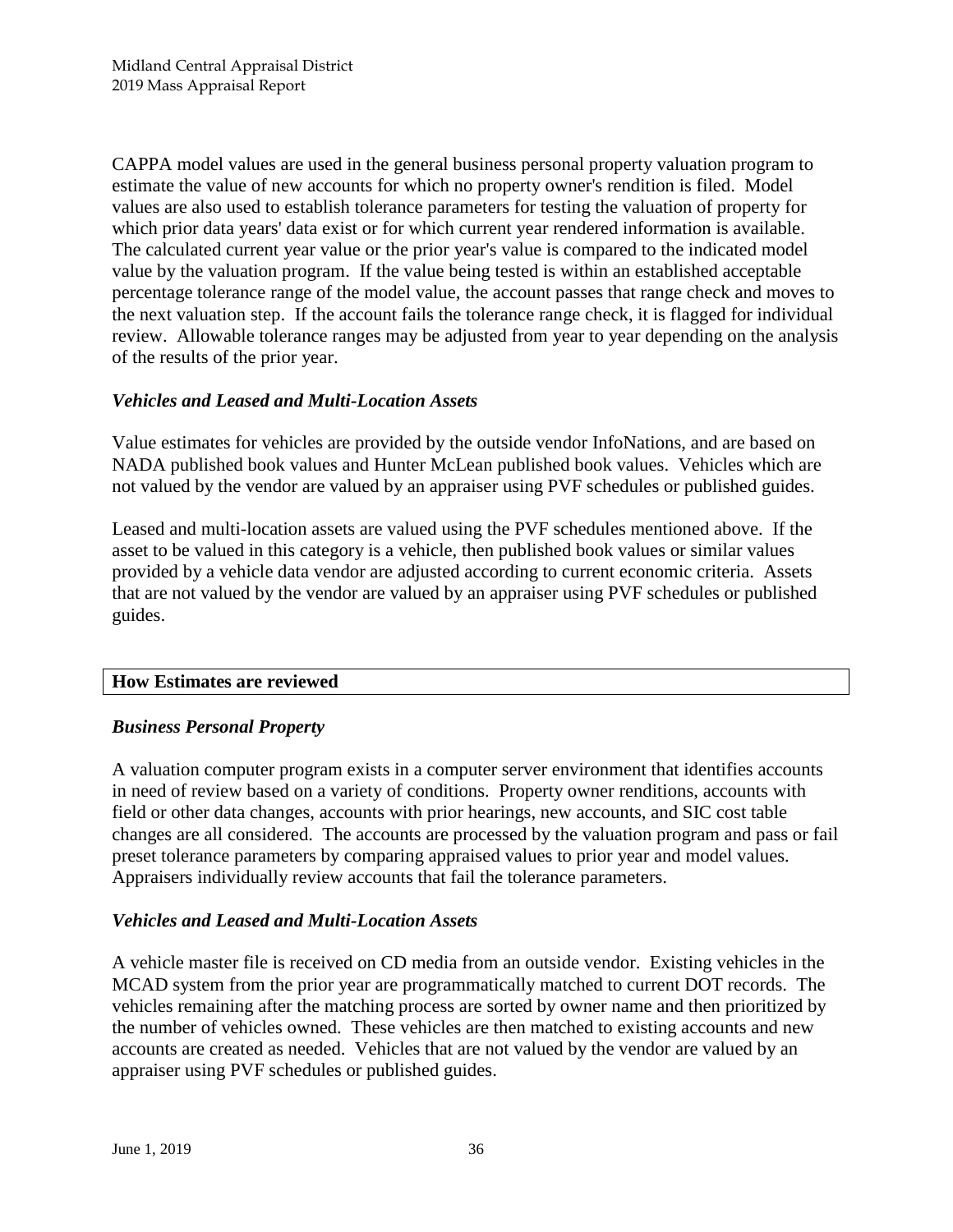Leasing and multi-location accounts that have a high volume of vehicles or other assets are loaded programmatically if reported by the property owner electronically. Accounts that render by hard copy are either data entered by MCAD or sent to an outside data entry vendor.

After matching and data entry, reports are generated and reviewed by an appraiser. Once proofed, the report is then mailed to the property owner for review. Corrections are made and the account is noticed after supervisor approval.

# **Appraisal Performance tests used and performance measures attained**

The comptroller's biennial Property Value Study uses state cost and depreciation schedules to develop comparative value estimates for personal property. These value estimates are compared to MCAD's personal property values and ratios are calculated, along with descriptive statistics that report appraisal performance.

New or revised cost and depreciation schedules are tested by running the valuation program in a test mode prior to the actual valuation cycle. This gives the appraisers a chance to make additional refinements to the schedules if necessary.

| NAME         | TITLE                        | TDLR  | TYPE of ASSISTANCE                                                                                                                     |
|--------------|------------------------------|-------|----------------------------------------------------------------------------------------------------------------------------------------|
| Zack Kohn    | Personal Property<br>Manager | 74394 | Supervise the appraisal of personal<br>property. Update personal property<br>aircraft values                                           |
| Zachary Kohn | Appraiser                    | 74394 | Appraisal of personal property. Conduct<br>field data collection for personal property                                                 |
| Shawna Niver | Appraiser                    | 74297 | Supervises VIT appraisals. Oversees the<br>valuation of mobile homes, MH and RV<br>Parks. Assist with Personal Property<br>valuations. |

#### STAFF PROVIDING SIGNIFICANT MASS APPRAISAL ASSISTANCE IN THE VALUATION OF BUSINESS PERSONAL PROPERTY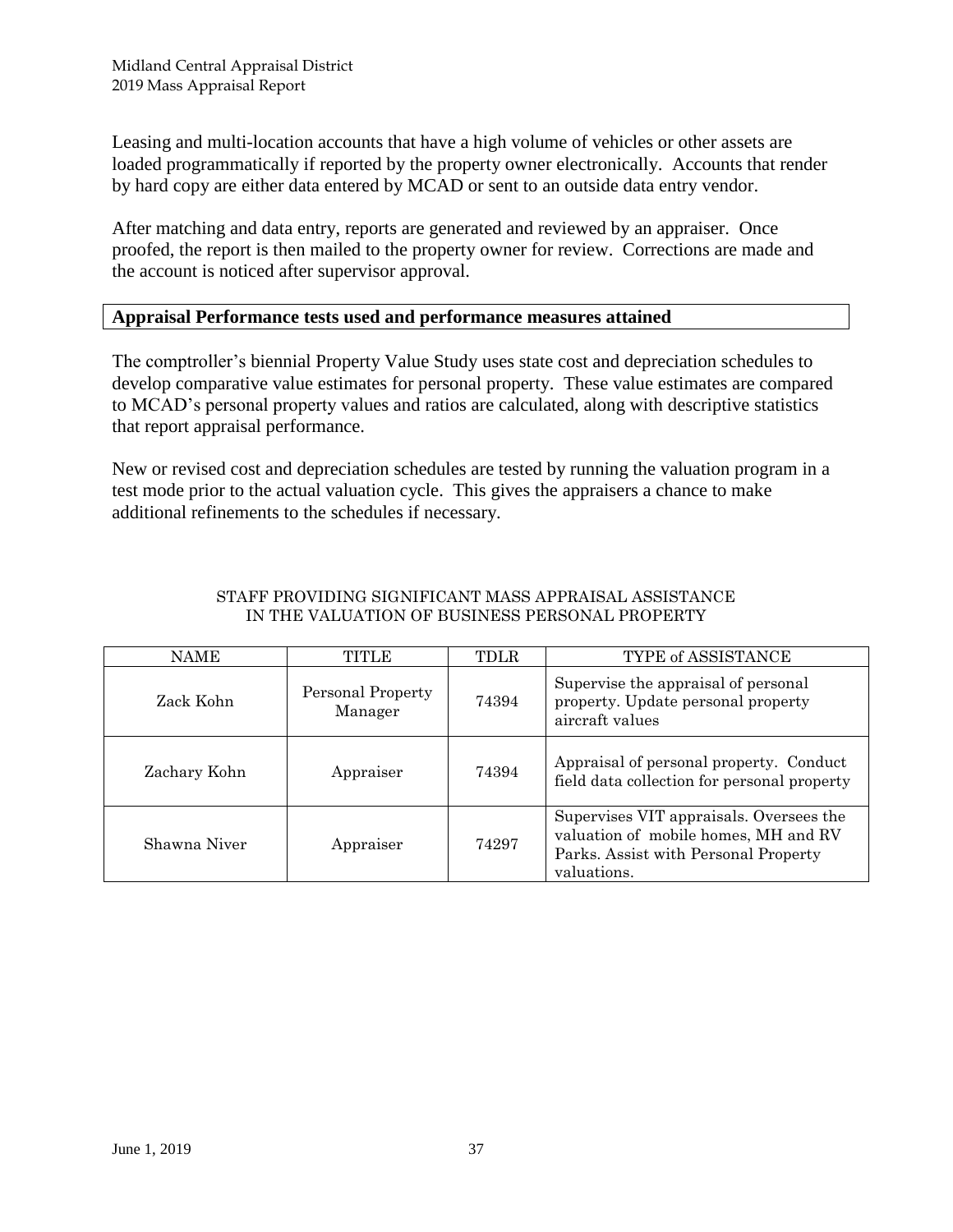# **Mineral Valuation**

The Midland Central Appraisal District contracts with the firm Prichard and Abbott for the valuation of mineral real property. Prichard and Abbott has prepared a separate and distinct mass valuation report pertaining to mineral property on behalf of the appraisal district for the current tax year. The mass industrial valuation report is made in accordance to current USPAP requirements and standards. These accounts are coded property type "N" in the district's CAMA system. There were approximately **112,364** category "G1" mineral real property accounts in 2019.

Midland Central Appraisal District maintains a copy of the mineral valuation report on file for public inspection and review.

# *District Staff Providing Significant Assistance to Valuation Contractors*

| <b>NAME</b>        | TITLE                      | <b>TDLR</b> | <b>TYPE of ASSISTANCE</b>                                                                                                 |
|--------------------|----------------------------|-------------|---------------------------------------------------------------------------------------------------------------------------|
| Carmen Rodelo, RPA | Commercial Real<br>Manager | 71357       | Supervisor of commercial real valuations<br>and inspections. Coordinates field data<br>collection for commercial property |
| Tommy Sorrells     | Appraisal Clerk            | N/A         | Provides assistance with mineral<br>discovery and division order records.                                                 |